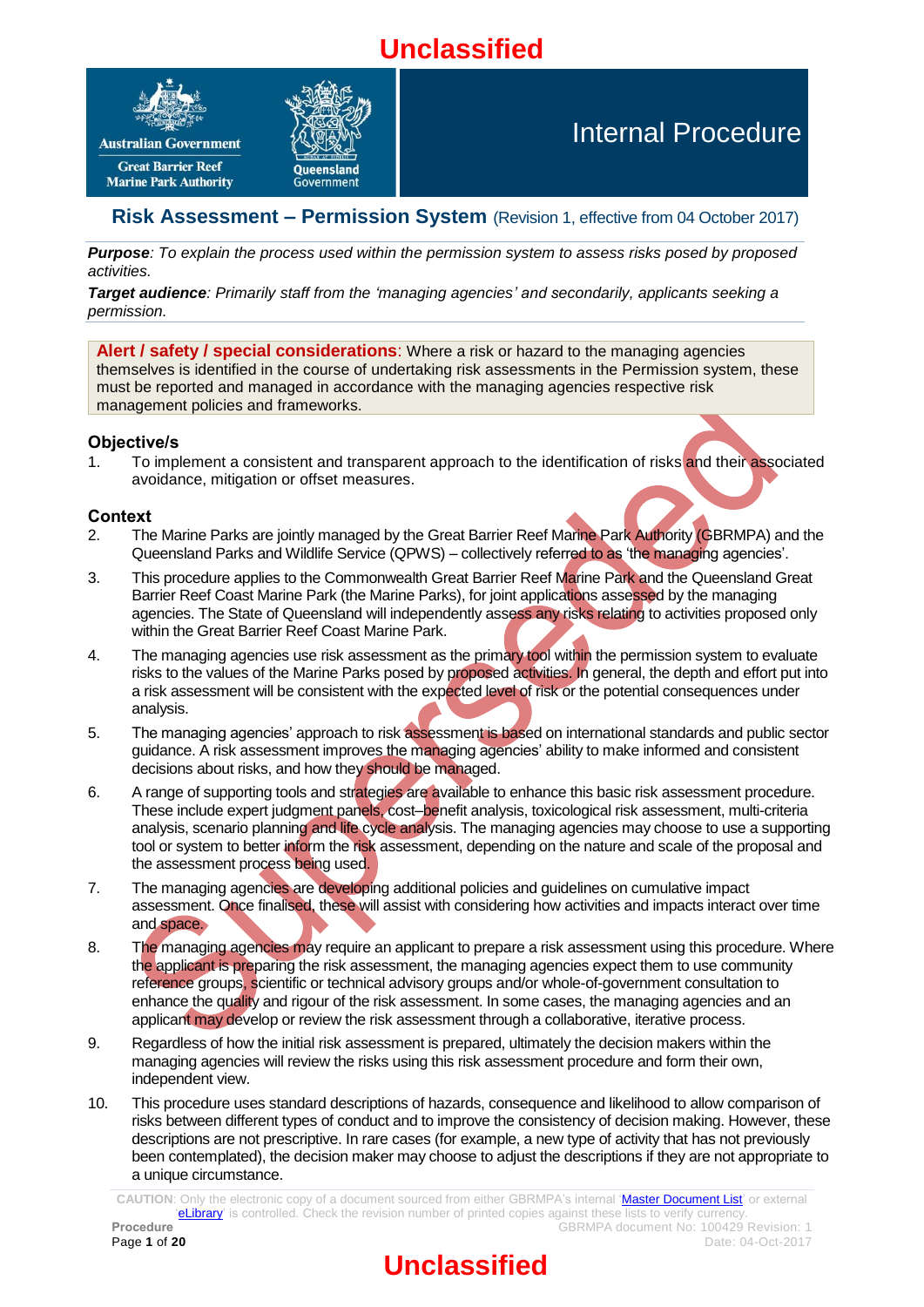## **Definitions**

Refer to the ['Permission System](http://hdl.handle.net/11017/3224) Policy' for a list of general definitions relating to the permission system.

- *Adaptive capacity,* for the purposes of the Permission system means the potential for a Marine Parks value to adapt to impacts to maintain or improve its condition.
- *Avoidance measures* mean actions that, if implemented, would avoid risk (usually by avoiding exposing a value to a hazard).
- *Cumulative impacts* mean the interaction of effects between one or more impacts and past, present, and reasonably foreseeable future pressures.
- *Consequence* means the outcome of an event affecting objectives; to what degree an impact may affect a value of the Marine Parks (and, as a result, the attainment of objects of the Acts). Consequences may be certain or uncertain and can have positive or negative effects on objectives.
- *Exposure,* for the purposes of the Permission system means the magnitude, frequency and duration of a Marine Parks value's contact with a hazard.
- Hazard means a source of potential harm; a situation, action or behaviour that may negatively impact a Marine Park value, whether intentionally or unintentionally; some may be outside the jurisdiction of the managing agencies and therefore unable to be controlled through the joint permission system (such as global) greenhouse gas emissions). In ecological risk assessment, sometimes hazards can be referred to as 'stressors' or as 'risk sources'.
- *Impact* defined in the Great Barrier Reef Marine Park Regulation as *relevant impacts* of proposed conduct or permitted conduct, means:
	- a. the potential direct and indirect impacts of the conduct, and the potential cumulative impacts of the conduct (in conjunction with other conduct, events and circumstances), on the environment, biodiversity, and heritage values, of the Marine Park or a part of the Marine Park; or
	- b. the risk of the proposed conduct restricting reasonable use by the public of a part of the Marine Park and the extent of that restriction (if any).
- *Initial risk,* for the purposes of the Permission system means the risk posed to Marine Parks values based on an applicant's proposal.
- *Likelihood* means the chance of an event happening; may be determined based on probability or frequency.
- *Marine Parks values* mean the values of the Marine Parks as defined in the 5-yearly *[Outlook Report](http://www.gbrmpa.gov.au/managing-the-reef/great-barrier-reef-outlook-report)*.
- *Mitigation measures* mean process to modify risk, and can involve avoiding the risk, removing the hazard/ risk source, changing the likelihood, changing the consequenes, or sharing the risk).
- *Offset measures,* for the purposes of the Permission system mean actions that, if implemented, would compensate for likely impacts and therefore may counteract some consequences.
- *Permission system* means the regulated system of managing activities in the Marine Parks which require permission, accreditation, notification or exemption from the managing agencies. Refer to the Permission system policy for more information.
- *Residual risk*, for the purposes of the Permission system means the risk posed to Marine Parks values after all possible avoidance and mitigation measures have been exhausted; the final risk level.
- *Risk*: defined by the Australia/New Zealand Standard for Risk Management (AS/NZS 31000:2009) as the "effect of uncertainty on objectives." Within the permission system, "risk" relates to uncertainty as to whether the objects of the Acts can be achieved.
- *Risk event*: a change in situation; something happening or not happening (when it was expected); an incident or occurrence that exposes a value to a hazard
- *Sensitivity*: the degree to which a Marine Park value is responsive to a specific impact.
- *Severity*: how serious a consequence would be if it occurred; the degree of degradation that would occur to a value if that consequence occurred.
- *Vulnerability*: the degree to which a Marine Park value is susceptible to degradation from impacts. Vulnerability is a function of the value's exposure, sensitivity and adaptive capacity.
- *Zone of impact*: the geographical area that may be exposed to direct, indirect, consequential or cumulative impacts from the proposed activity.

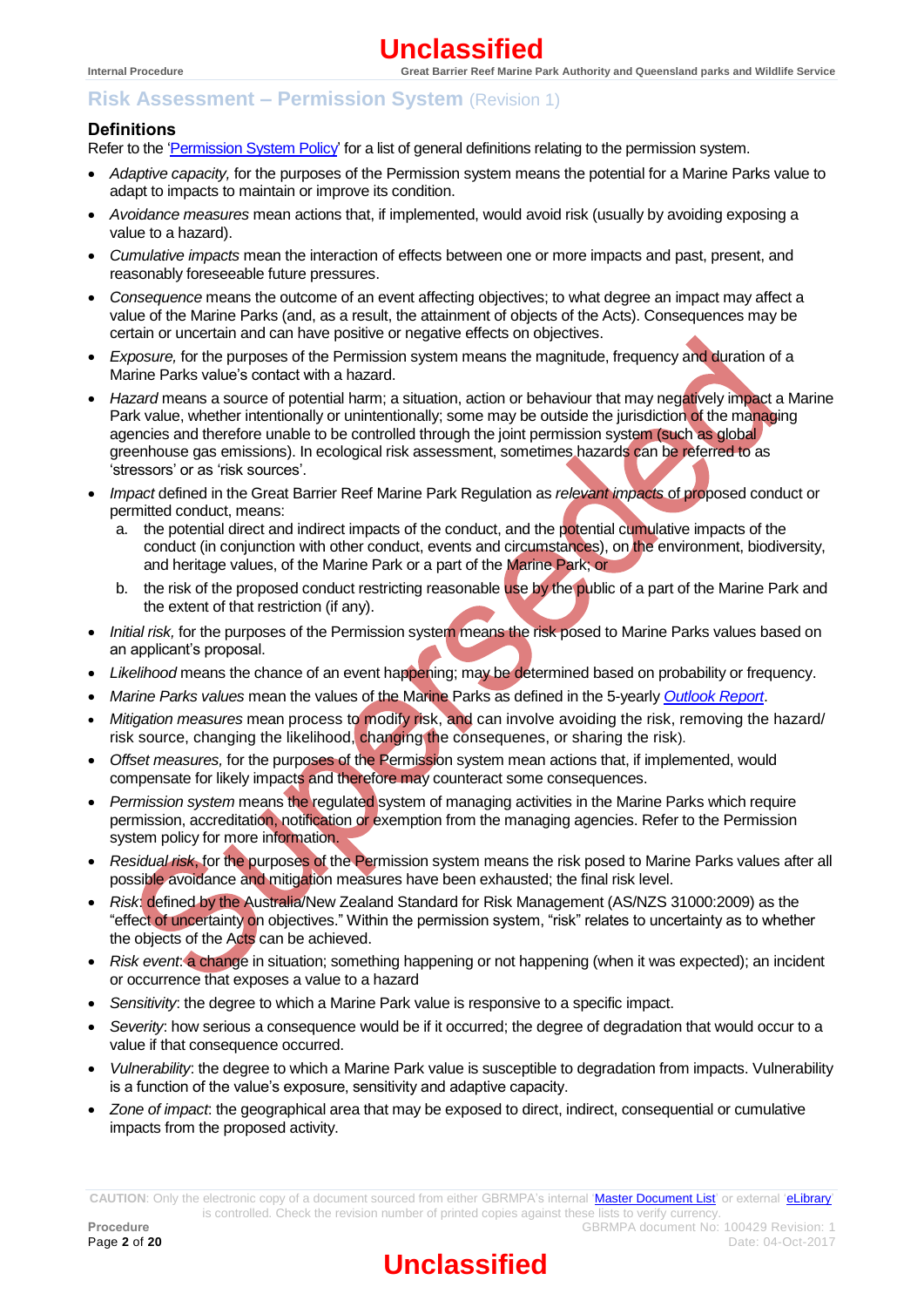## **Related policies / procedures / legislation**

- 11. This procedure should be read in conjunction with the Permission system policy and the other policies, guidelines and standards outlined in Appendix 1 of that document.
- 12. Complementary legislation allows for the operation of a joint permission system, and includes: 12.1. *[Great Barrier Reef Marine Park Act 1975](https://www.legislation.gov.au/Details/C2016C00551)* (Cth) and *[Marine Parks Act 2004](https://www.legislation.qld.gov.au/Acts_SLs/Acts_SL_M.htm)* (Qld) (the Acts).
	- 12.2. [Great Barrier Reef Marine](https://www.legislation.gov.au/Details/F2016C00383) Park Regulations 1983 (Cth) and [Marine Parks Regulation 2017](https://www.legislation.qld.gov.au/Acts_SLs/Acts_SL_M.htm) (Qld) (the Regulations).
	- 12.3. [Great Barrier Reef Marine Park Zoning Plan 2003](https://www.legislation.gov.au/Details/F2005B02402) (Cth) Marine Parks (Great Barrier Reef [Coast\) Zoning Plan 2004](https://www.legislation.qld.gov.au/Acts_SLs/Acts_SL_M.htm) (Qld) (the Zoning Plans).

#### **Required forms / equipment**

13. The preferred format for recording risks is provided at [Attachment](#page-18-0) 1.

#### **Procedure**

- 14. The standard process for the identification and management of risks associated with the permission system is outlined in [Figure 1](#page-2-0) and described in more detail below.
- 15. Throughout the process, regular communication and consultation is recommended between the managing agencies and an applicant for permission.
- 16. Refer to the Application guidelines for more information about the managing agencies' expectations for different types of applications.

|             |                | <b>Establish the context</b><br>. What permission type?<br>. What activities?                                                                                                                                        |
|-------------|----------------|----------------------------------------------------------------------------------------------------------------------------------------------------------------------------------------------------------------------|
| R           | $\overline{2}$ | ·Identify the risks<br>. Hazards associated with each activity<br>• Factors - what has been proposed?<br>• Values that may be affected<br>. Risk event - sensitivity and exposure                                    |
| е<br>p      | 3              | <b>Analyse the risks</b><br>• Consequence - What is the worst case impact?<br>• Likelihood - What is the probability and/or frequency of the risk event happening?<br>· Risk level - Consequence x Likelihood matrix |
| e<br>a<br>t | 4              | <b>Evaluate the risks</b><br>. Can the risk be accepted, or does it need further avoidance or mitigation?                                                                                                            |
|             | 5              | <b>·Treat the risks</b><br>• Avoid<br>• Mitigate<br>• Offset                                                                                                                                                         |
|             | 6              | ·Implement<br><b>•Monitor</b><br><b>·Review</b>                                                                                                                                                                      |

<span id="page-2-0"></span>**Figure 1: Summary of procedural steps**

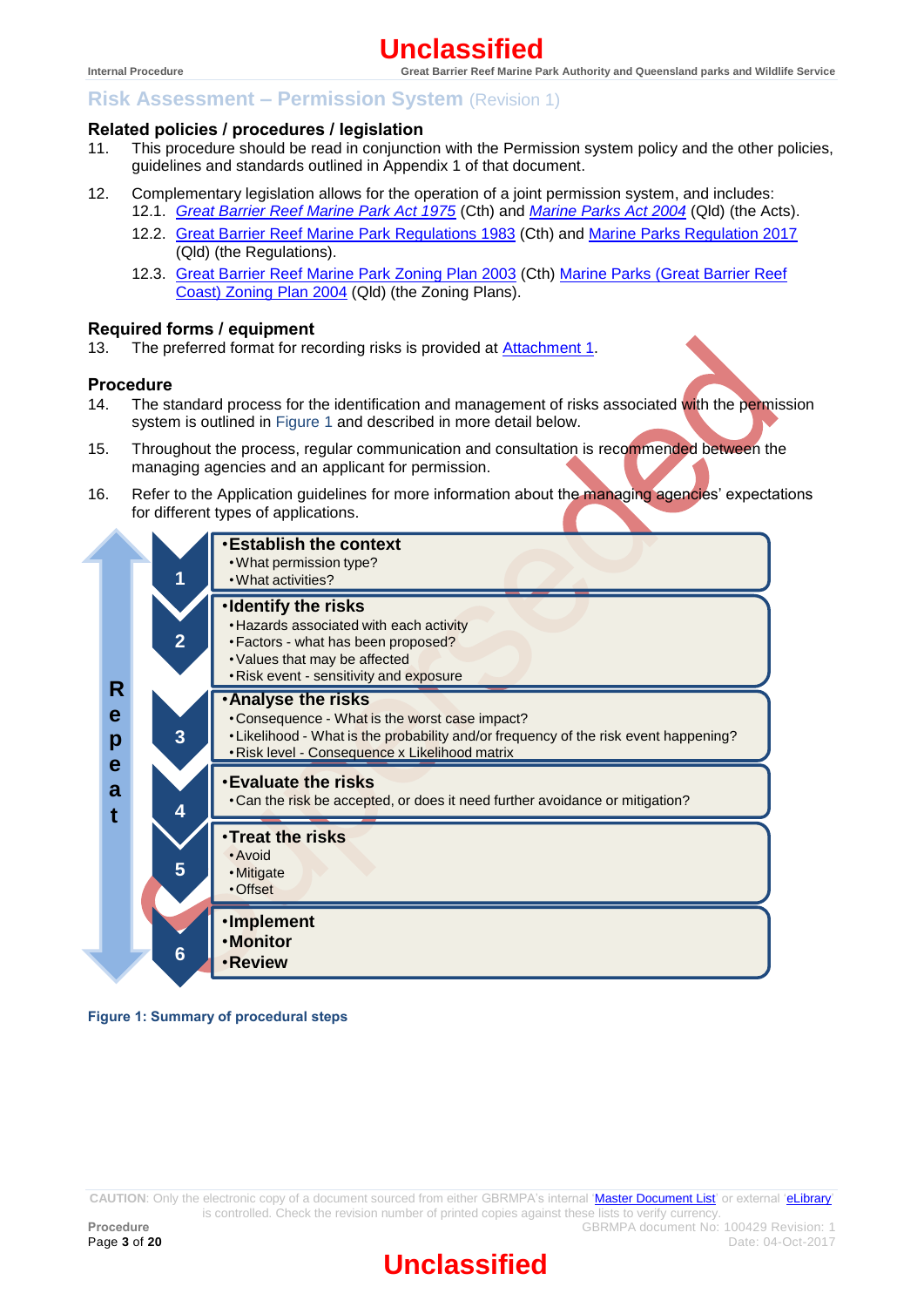#### *Dealing with uncertainty*

- 17. Uncertainty, in the context of assessing risks, comes from a range of sources. Uncertainty can be addressed by clearly defining the scope of the assessment, using plausible scenarios, setting specific assumptions and parameters, estimating the degree of uncertainty and the probable range of predictions based on that uncertainty.
- 18. Expert or informed judgements are a mechanism for dealing with uncertainty by providing a traceable account of the steps taken to reach key findings, and to estimate uncertainty or confidence in those findings.
- 19. The **precautionary principle** is defined in the Great Barrier Reef Marine Park Act as the principle that lack of full scientific certainty should not be used as a reason for postponing a measure to prevent degradation of the environment where there are threats of serious or irreversible environmental damage. In seeking to allow ecologically sustainable use of the Marine Parks in accordance with the objects of the Acts, the managing agencies apply the precautionary principle. Within the permission system, this means that if uncertainty is high and risk is high, permission is unlikely to be granted.

#### *Dealing with vulnerability*

- 20. As the Marine Parks values are generally broad categories (for example, "bony fish"), a value may contain some species, groups, or locations which are more vulnerable than others.
- 21. Vulnerability is considered during Step 3b of the process (determine the severity of consequences).

#### *Step 1: Establish the context*

- 22. Key questions in establishing the context:
	- 22.1. What is the project or activity?
		- 22.2. What permission is required? (Use [Table 1](#page-4-0) and the Zoning Plans).
- 23. Use [Table 1](#page-4-0) to identify which permission, or multiple permissions, would be required for the proposed activity. Refer to the Zoning Plans and the Application guidelines for more information on the different permission types.
- 24. Identify specific activities or tasks associated with the permission type. For example, the permission "Operating a facility – including building" for a new jetty may include activities such as: 24.1. Installation of piles
	-
	- 24.2. Installation of decking and rails 24.3. Installation of utilities such as lights and water
	-
	- 24.4. Use of the jetty for fishing and small recreational craft
	- 24.5. Use of the jetty for *large recreational* or commercial vessels.

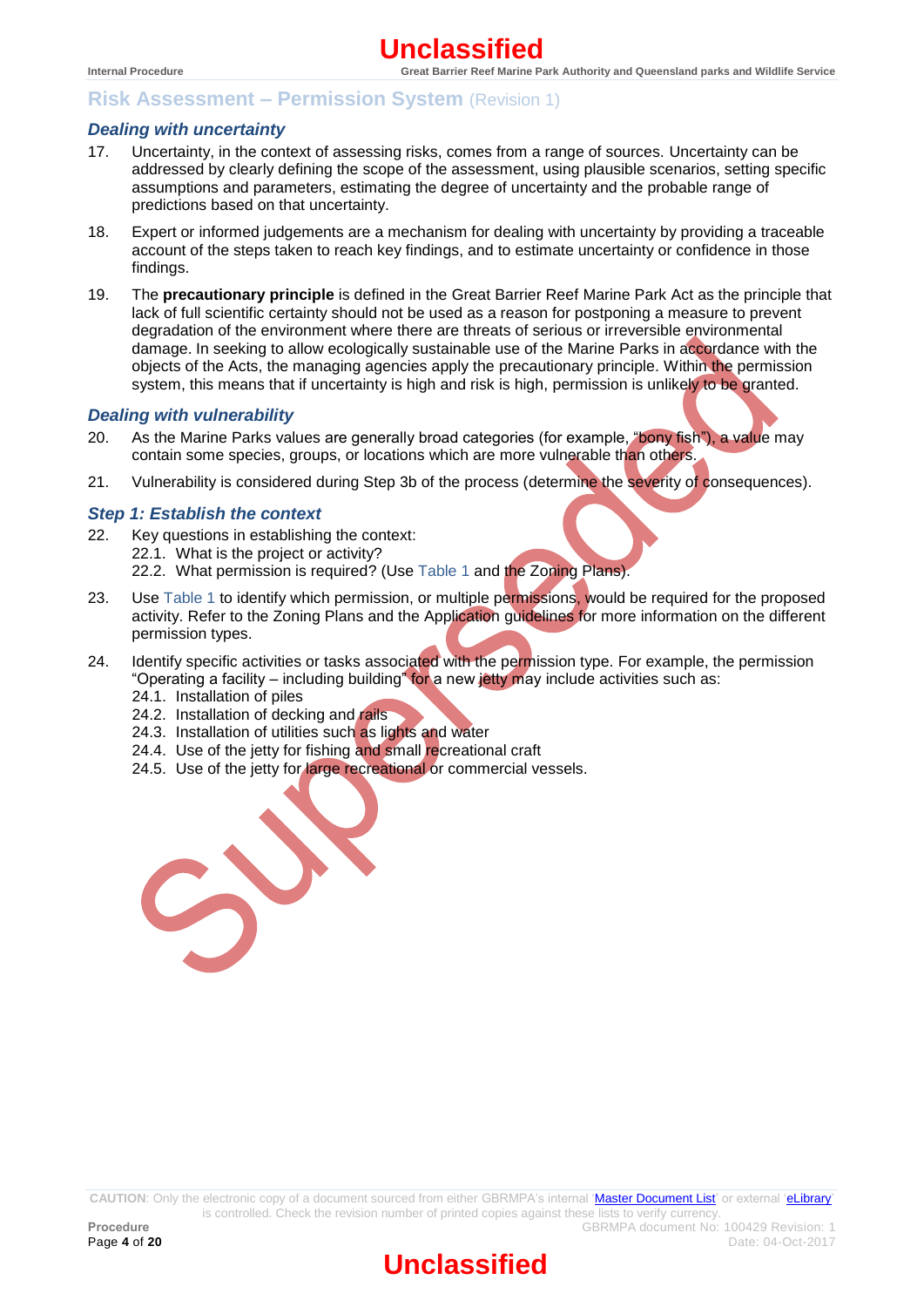# **Risk Assessment – Permission System** (Revision 1)

## <span id="page-4-0"></span>**Table 1**: The types of permission able to be granted under the Zoning Plans

| <b>Permission types</b>                                                                                  |
|----------------------------------------------------------------------------------------------------------|
| Carrying out works - reclamation                                                                         |
| Carrying out works - beach protection works                                                              |
| Carrying out works - dredging                                                                            |
| Carrying out works - dumping of spoil                                                                    |
| Carrying out works - harbour works                                                                       |
| Collecting - other than limited collecting                                                               |
| Conducting a tourist program                                                                             |
| Conducting a vessel or aircraft charter operation                                                        |
| Conducting an aquaculture operation                                                                      |
| Conducting an educational program, other than a limited educational program                              |
| Fishing involving - taking in a harvest fishery other than an accredited harvest fishery                 |
| Fishing involving - conduct of a developmental fishery program                                           |
| Navigating a managed vessel, aircraft or ship                                                            |
| Operating a facility - building, assembling, fixing in position, maintaining or demolishing the facility |
| Operating a facility - constructing or operating mooring facilities for vessels or aircraft              |
| Operating a facility - operating a landing area or facility for aircraft                                 |
| Operating a facility - discharging waste from the facility                                               |
| Operating a fishing industry service vessel                                                              |
| Operating a vessel or aircraft in 1 vicinity for more than 14 consecutive days                           |
| Operating a vessel or aircraft in 1 vicinity for more than 30 days in any period of 60 days              |
| Program to take animals or plants that pose a threat to - human life or safety                           |
| Program to take animals or plants that pose a threat to - marine ecosystems of the Marine Park           |
| Program to take animals or plants that pose a threat to - the use or amenity of a part of the zone or    |
| an adjacent area                                                                                         |
| Research, other than limited impact research (extractive) or limited impact research (non-extractive)    |
| Traditional use of marine resources                                                                      |
| Any other purpose that is consistent with the objective for the zone                                     |

#### *Step 2: Identify the risk events*

- 25. A risk event occurs when a value is exposed to a hazard to which that value is sensitive.
- 26. Identifying risk events involves identifying hazards, values that are sensitive to that hazard, values that may be exposed to that hazard, and the impacts that may occur.

## *Step 2a: Identify the potential hazards from the proposed permission*

- 27. This step requires identification of potential hazards associated with each event.
- 28. The most common potential hazards to Marine Parks values are listed below. For consistency, the assessment should use these standard hazards to the greatest extent possible. Other hazards may occur less frequently and can be considered on a case-by-case basis. 28.1. **Acid sulphate soils:** Exposure of potential acid sulphate soils.
	- 28.2. **Artificial light or change in natural light:** Artificial lighting including from resorts, industrial infrastructure, mainland beaches and coastlines, vessels and marine infrastructure such as navigational aids. Change in the amount of natural light available, such as by shading or water clarity.
	- 28.3. **Change in current or future human use pattern:** Limiting as well as opening up options for current or future use. Disturbing or excluding other users. Changes to aesthetics or changes in the ambience of an area.
	- 28.4. **Change in hydrodynamics:** Altered waves or water currents, generally only experienced at a local scale; causes could include increased vessel traffic or speeds, installation of a new facility (such as a breakwater), carrying out works such as dredging or seabed levelling.

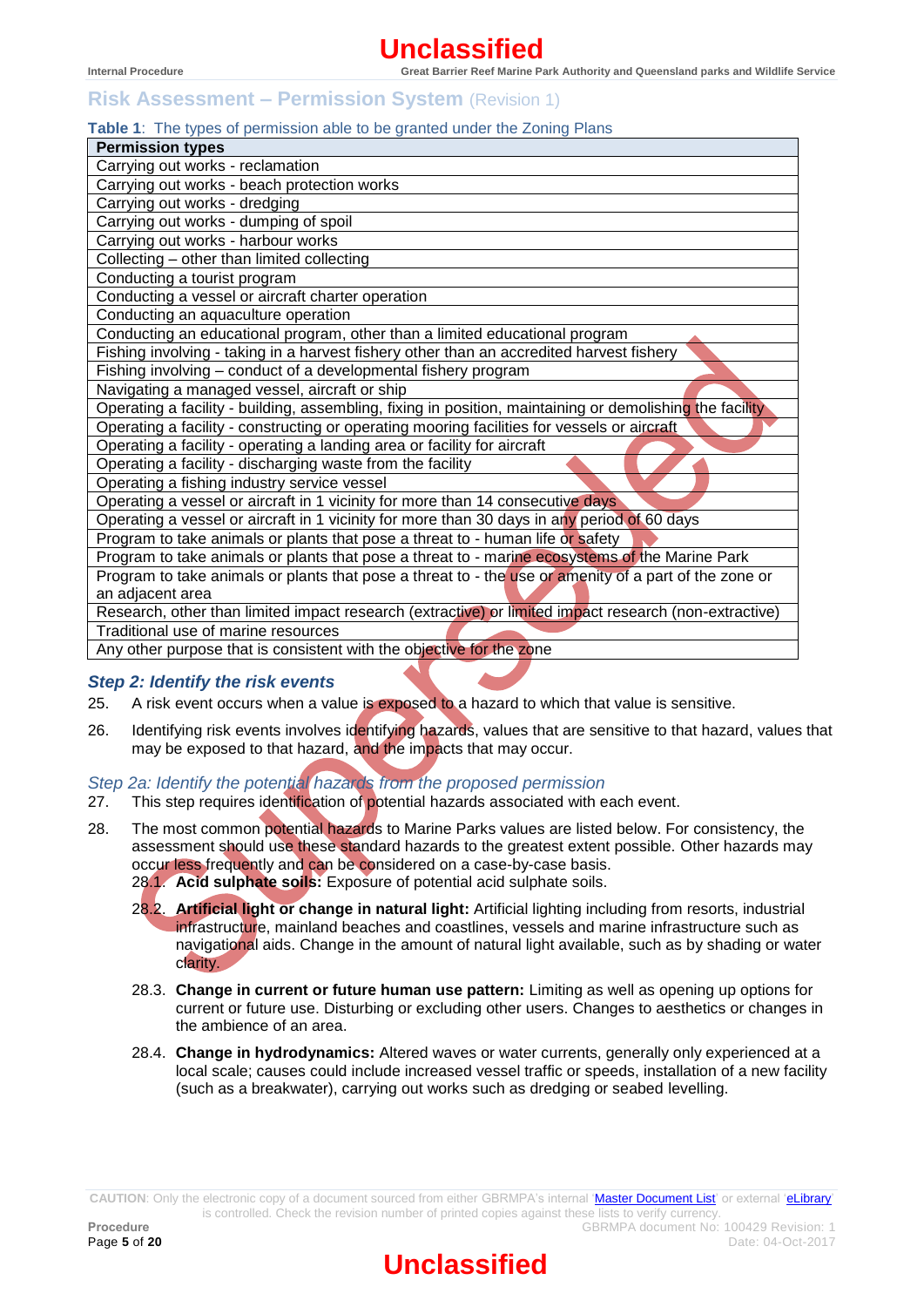# **Risk Assessment – Permission System** (Revision 1)

- 28.5. **Change in ecological processes:** Ecological processes comprise a number of functions including: microbial processes, particle feeding, primary production, herbivory, predation, symbiosis, recruitment, reef building, competition and connectivity. Changes in these processes can have direct and indirect effects on other species such as depletion of prey or predators.
- 28.6. **Change in noise:** Noise from human activities, both below and above water. Changes to aesthetics or changes in the amenity of an area.
- 28.7. **Change in nutrients:** Increases or decreases in chemicals that support plant growth (such as nitrogen, phosphorus, potassium, carbon, silicon, calcium, magnesium and sulfur); causes could include waste discharge, sewage discharge from an outfall pipe or diffuse land-based run-off.
- 28.8. **Change in salinity:** Increases or decreases in the amount of freshwater or saline water flowing into the Marine Parks.
- 28.9. **Change in sea temperature:** Increases or decreases in the temperature of seawater, such as discharging unusually hot or cold water into the Marine Parks.
- 28.10.**Change in sedimentation:** change in the inflow, dispersion, resuspension or consolidation of sediments; causes could include vessel anchoring, barge landings on beaches, construction activities, snorkelers stirring up sand, dredging, and disposal of dredge material. Changes to aesthetics or changes in the amenity of an area.
- 28.11.**Change in wind patterns:** Changes in the strength, direction or frequency of winds may have consequences for local sea temperature; inshore ocean turbidity through resuspension of sediments; island formation; and the distribution of planktonic larvae. Changes are generally experienced at a local or "micro" scale, such as installing a new facility which blocks or re-directs nearby winds.
- 28.12.**Contamination of air:** Release of gases or particulates into the atmosphere, other than greenhouse gases.
- 28.13.**Contamination of water or sediment:** Potentially toxic substances entering the Marine Parks through point source discharge or diffuse land-based run-off, groundwater seepage or leaching; includes metals, hydrocarbons, medicines, hormones, natural or artificial substances produced by industrial, domestic, agricultural (including herbicides, insecticides, fungicides).
- 28.14.**Direct damage, removal or destruction of non-living things:** Whether intentional or unintentional; examples could include removing a heritage artefact, beach protection works, divers knocking over rocks, anchors dragging through silt or sand, and vessel groundings.
- 28.15.**Direct death or removal of living things, including vessel strike:** Intentional or unintentional direct killing of plants or animals or removing them from the Marine Park; examples could include taking coral samples for research, accidental death of a turtle after being struck by a boat, removing mangroves to construct a facility, dredging seagrass, vessel grounding on coral.
- 28.16.**Direct injury or disturbance of living things, including translocation:** Intentional or unintentional direct non-lethal injury or disturbance to wildlife; examples could include divers touching turtles, snorkelers kicking coral, moving coral bommies out of an area to be dredged, or taking non-lethal tissue samples for research.
- 28.17.**Exotic species or diseases:** Introduction or increase in non-endemic species or diseases; examples could include accidental release of exotic fish from aquaculture operations; shellfish attached to boat hulls; virus released through the discharge of wastewater; exotic corals released from domestic aquariums; seeds transported on clothing; feral rats transported to an island with goods.
- 28.18.**Marine debris:** Human manufactured material discarded, disposed of or abandoned in the marine and coastal environment, including discarded fishing gear and plastics.
- 29. Explain the relevant factors associated with the activity. This includes:
	- 29.1. the magnitude, frequency and duration of the activity
	- 29.2. any avoidance or mitigation measures being proposed by the applicant
	- 29.3. any existing management controls, such as plans of management or other legislation.
	- See example in [Table 2](#page-6-0) below.

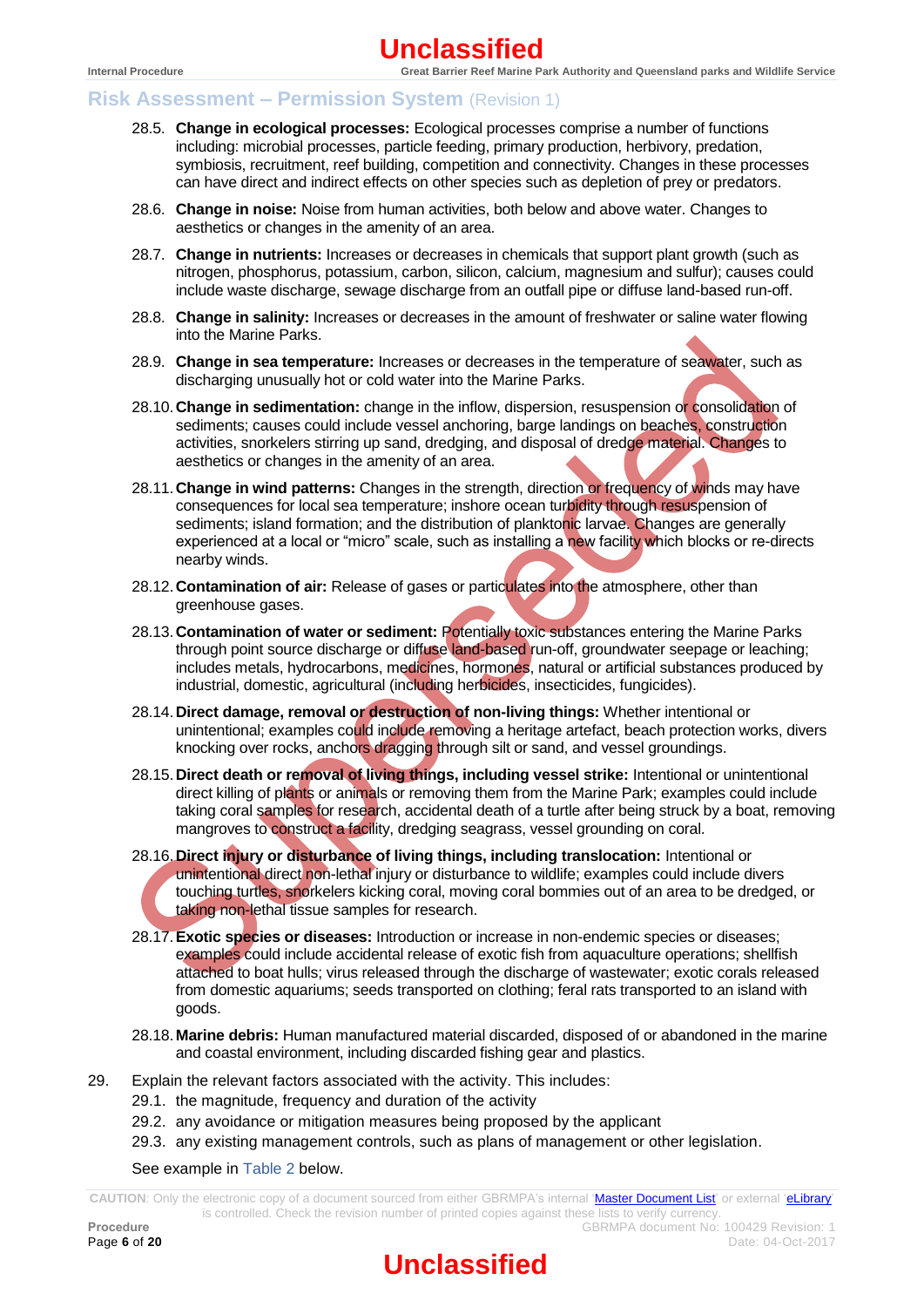## **Risk Assessment – Permission System** (Revision 1)

## <span id="page-6-0"></span>**Table 2**: Worked example of activity, hazard and factors

|                          | <b>Hazard</b>      | <b>Factors</b>                                                                                                                                                                                                                                                                                                                                         | Value | <b>Risk Event?</b> |                 |               |
|--------------------------|--------------------|--------------------------------------------------------------------------------------------------------------------------------------------------------------------------------------------------------------------------------------------------------------------------------------------------------------------------------------------------------|-------|--------------------|-----------------|---------------|
| <b>Activity</b>          |                    |                                                                                                                                                                                                                                                                                                                                                        |       | <b>Sensitivity</b> | <b>Exposure</b> | <b>Impact</b> |
| Installation<br>of piles | Change in<br>noise | Max sound level predicted is<br>250 decibels at 200-400 Hz.<br>Sound will be generated in<br>bursts, with one strike every<br>10 seconds for approximately<br>30 minutes.<br>Following a 10 minute break<br>to relocate the pile driver to<br>the next pile, another burst<br>will occur.<br>35 piles are to be driven over<br>20 days during Nov-Dec. |       |                    |                 |               |

## *Step 2b: Identify the values potentially affected*

30. Using the outputs of Step 2a, identify the values that may be affected by the hazard (either positively or negatively), using the list of values in [Table 3.](#page-6-1) As a guide, Tables 6.6, 6.7 and 6.9 from the [Great](http://www.gbrmpa.gov.au/managing-the-reef/strategic-assessment)  [Barrier Reef Region Strategic Assessment Report](http://www.gbrmpa.gov.au/managing-the-reef/strategic-assessment) may assist with understanding the linkages between hazards and values. Further detail may be found in the [series of permission system value](http://elibrary.gbrmpa.gov.au/jspui/browse?type=series&order=ASC&rpp=20&value=Permission+system+value+guidelines)  [guidelines.](http://elibrary.gbrmpa.gov.au/jspui/browse?type=series&order=ASC&rpp=20&value=Permission+system+value+guidelines)

## <span id="page-6-1"></span>**Table 3**: Values of the Great Barrier Reef Marine Park

| <b>Biodiversity</b>                                  |                                                    |  |  |  |
|------------------------------------------------------|----------------------------------------------------|--|--|--|
| Islands                                              | <b>Channels and canyons</b>                        |  |  |  |
| Beaches and coastlines                               | <b>River deltas</b>                                |  |  |  |
| Mangrove forests                                     | Mangroves                                          |  |  |  |
| Seagrass meadows                                     | Seagrasses                                         |  |  |  |
| Coral reefs                                          | <b>Macroalgae</b>                                  |  |  |  |
| Lagoon floor                                         | <b>Benthic microalgae</b>                          |  |  |  |
| Shoals                                               | <b>Corals</b>                                      |  |  |  |
| Halimeda banks                                       | Other invertebrates                                |  |  |  |
| Continental slope                                    | <b>Plankton and microbes</b>                       |  |  |  |
| Open water                                           | <b>Bony</b> fish                                   |  |  |  |
| Saltmarshes                                          | Sharks and rays                                    |  |  |  |
| Freshwater wetlands                                  | Sea snakes                                         |  |  |  |
| Forested floodplains                                 | Marine turtles                                     |  |  |  |
| Heath and shrublands                                 | <b>Estuarine crocodiles</b>                        |  |  |  |
| Grass and sedgelands                                 | <b>Seabirds</b>                                    |  |  |  |
| Woodlands                                            | Shorebirds                                         |  |  |  |
| Forests                                              | Whales                                             |  |  |  |
| Rainforests                                          | <b>Dolphins</b>                                    |  |  |  |
| Terrestrial ecosystems that support the Region       | Dugongs                                            |  |  |  |
| Traditional owner heritage                           |                                                    |  |  |  |
| Cultural practices, observances, customs and<br>lore | Stories, songlines, totems and languages           |  |  |  |
| Sacred sites, sites of particular significance,      | Indigenous structures, technology, tools and       |  |  |  |
| places important for cultural tradition              | archaeology                                        |  |  |  |
| Historic heritage                                    |                                                    |  |  |  |
| Historic voyages and shipwrecks                      | Other places of historic significance              |  |  |  |
| World War II features and sites                      | <b>Historic lightstations</b>                      |  |  |  |
| Other heritage                                       |                                                    |  |  |  |
| Other heritage values - social, aesthetic and        | World heritage values and national heritage values |  |  |  |
| scientific                                           |                                                    |  |  |  |
| Commonwealth heritage values                         | Natural heritage values                            |  |  |  |
| Social values                                        |                                                    |  |  |  |
| Understanding                                        | Aesthetics                                         |  |  |  |
| Appreciation                                         | Human health                                       |  |  |  |

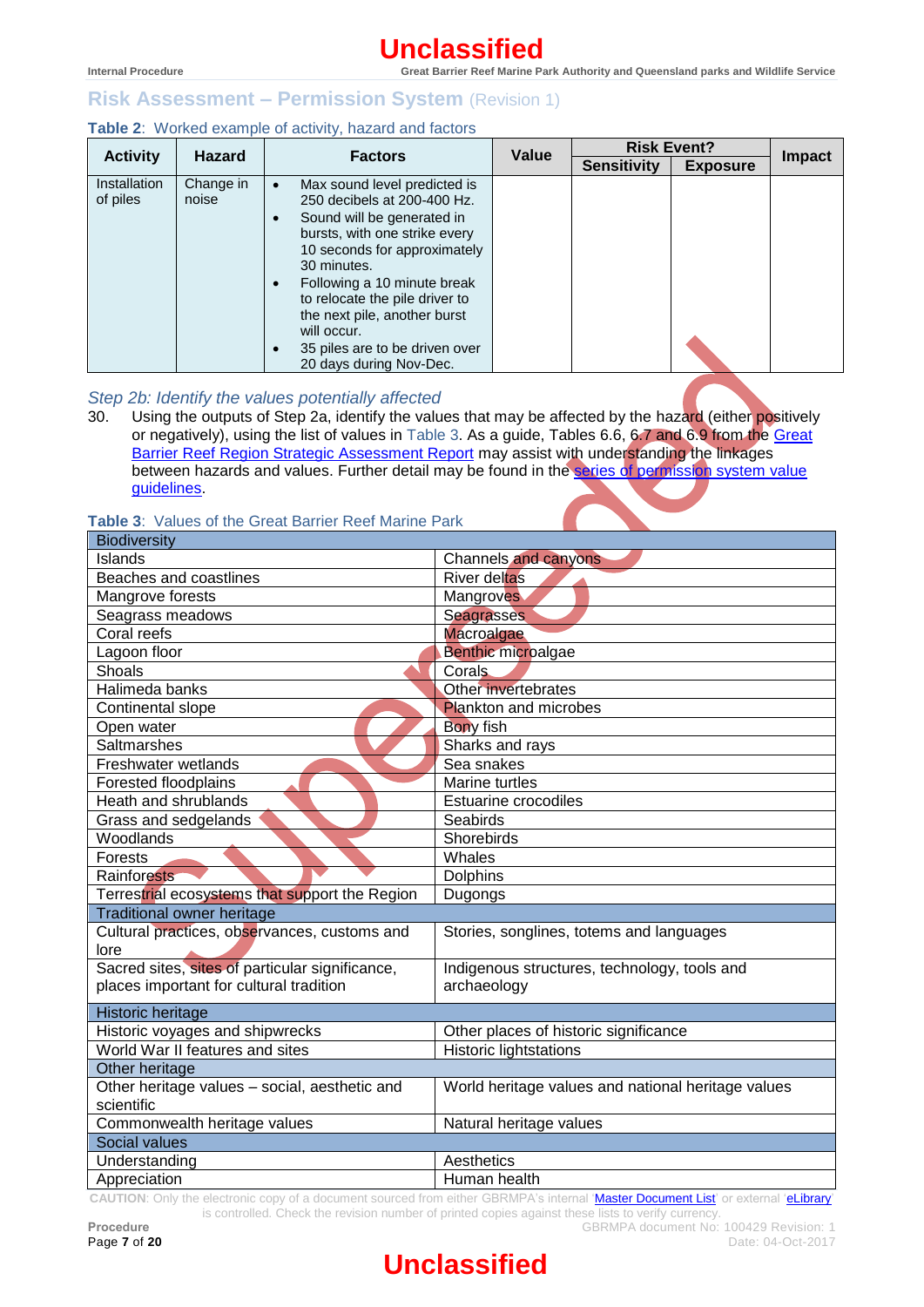## **Risk Assessment – Permission System** (Revision 1)

| <b>Biodiversity</b> |                     |  |  |  |
|---------------------|---------------------|--|--|--|
| Enjoyment           | Personal connection |  |  |  |
| Access              | Equity              |  |  |  |
| Empowerment         |                     |  |  |  |
| Economic values     |                     |  |  |  |
| Income              | Employment          |  |  |  |

*Step 2c: Determine if a risk event may occur – sensitivity and exposure*

- 31. Determine whether a risk event may occur. A risk event only needs to be considered if two things are true:
	- 31.1. The value is sensitive to that hazard
	- 31.2. The value may be exposed to that hazard.
- 32. Consider **sensitivity** is the value sensitive to the hazard creating an impact, that is, is it likely to change in response to the hazard? For example, corals are highly sensitive to changes in water temperature, whereas whales are not.
	- 32.1. Low sensitivity Value is not known to be affected by the hazard
	- 32.2. Medium sensitivity Value is known to be slightly affected by the hazard (sub-lethal effects)
	- 32.3. High sensitivity Hazard has well-documented negative impacts on the value (lethal effects are possible)
	- 32.4. Uncertain There is a high degree of scientific uncertainty, or no knowledge about the value's sensitivity.
- 33. Consider **exposure** is the value likely to be exposed to the hazard? For example, if the area likely to be impacted by the activity does not contain any seagrass, then seagrass is unlikely to be exposed to any hazards. Keep in mind when determining the zone of impact that all types of known or suspected impacts are to be considered  $-$  direct, indirect, consequential and cumulative impacts<sup>1</sup>.
	- 33.1. Low exposure The value is not known to occur in the zone of impact, or has been reported as a rare, unusual visitor. There are no reasons to believe that the value occurs in the zone of impact.
	- 33.2. Medium exposure The value has occasionally been reported in the zone of impact, or there is reason to believe that the value occurs in the zone of impact.
	- 33.3. High exposure The value is commonly reported or known to occur in the zone of impact.
	- 33.4. Uncertain There is a high degree of scientific uncertainty, or no knowledge about the value's occurrence or range.

Use the matrix in [Table 4](#page-8-0) to determine whether a risk event needs to be considered in the assessment. A workedexample is provided in



**CAUTION**: Only the electronic copy of a document sourced from either GBRMPA's internal ['Master Document List'](http://qudos/masterdocumentlist/) or external ['eLibrary'](http://elibrary.gbrmpa.gov.au/jspui/)  is controlled. Check the revision number of printed copies against these lists to verify currency.

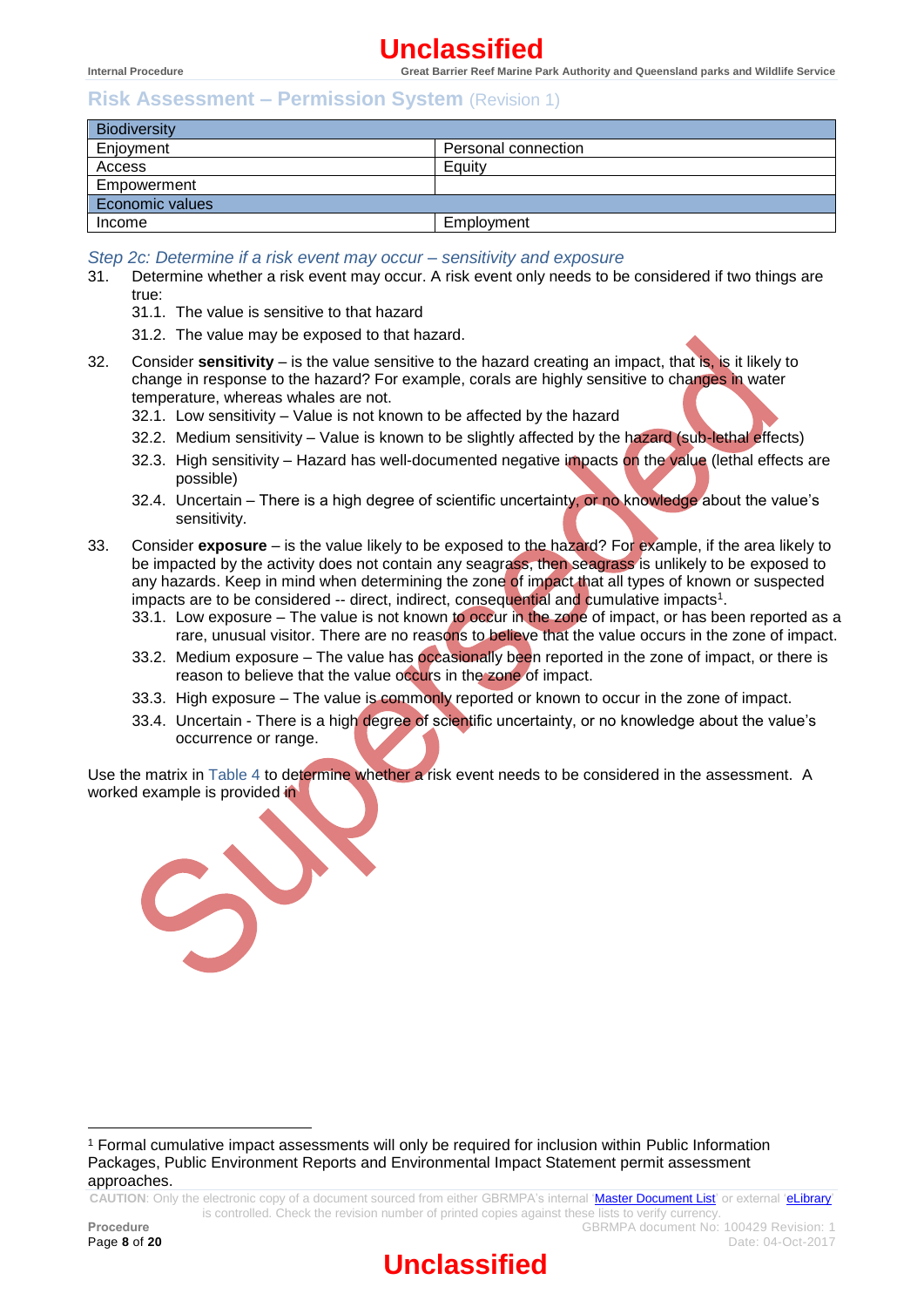# **Risk Assessment – Permission System** (Revision 1)

## 34. [Table 5](#page-8-1) below.

<span id="page-8-0"></span>**Table 4**: Does a risk event need to be considered in the assessment?

<span id="page-8-1"></span>

| SENSITIVITY $\rightarrow$            | <b>Uncertain</b> | Low | <b>Medium</b>         | High |
|--------------------------------------|------------------|-----|-----------------------|------|
| <b>EXPOSURE <math>\forall</math></b> |                  |     |                       |      |
| Low                                  |                  | No  | No                    | Yes  |
| <b>Medium</b>                        | Case by case     | No  | Yes                   | Yes  |
| <b>High</b>                          | decision         | Yes | Yes                   | Yes  |
| <b>Uncertain</b>                     |                  |     | Case by case decision |      |



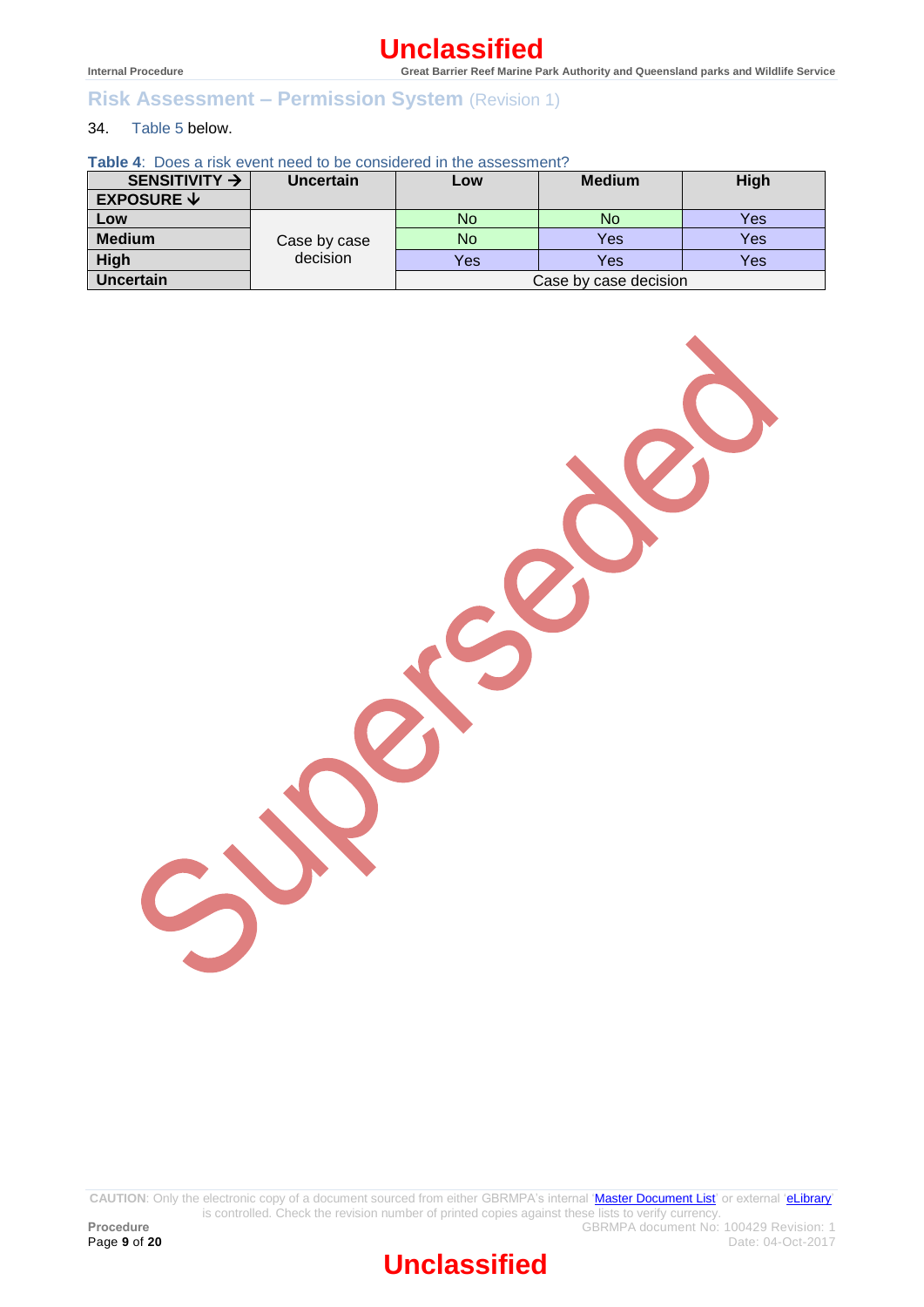## **Risk Assessment – Permission System** (Revision 1)

| <b>Table 5:</b> Worked example of value and risk event |
|--------------------------------------------------------|
|--------------------------------------------------------|

| <b>Hazard</b><br><b>Activity</b> |                    | <b>Factors</b>                                                                                                                                                                                                                                                                                                                                                                                                                          | Value           | <b>Risk Event?</b>                                                        |                                               |               |
|----------------------------------|--------------------|-----------------------------------------------------------------------------------------------------------------------------------------------------------------------------------------------------------------------------------------------------------------------------------------------------------------------------------------------------------------------------------------------------------------------------------------|-----------------|---------------------------------------------------------------------------|-----------------------------------------------|---------------|
|                                  |                    |                                                                                                                                                                                                                                                                                                                                                                                                                                         |                 | <b>Sensitivity</b>                                                        | <b>Exposure</b>                               | <b>Impact</b> |
| Installation of<br>piles         | Change<br>in noise | Max sound level<br>$\bullet$<br>predicted is 250<br>decibels at 200-<br>400 Hz.<br>Sound will be<br>$\bullet$<br>generated in<br>bursts, with one<br>strike every 10<br>seconds for<br>approximately 30<br>minutes.<br>Following a 10<br>$\bullet$<br>minute break to<br>relocate the pile<br>driver to the next<br>pile, another burst<br>will occur.<br>35 piles are to be<br>$\bullet$<br>driven over 20<br>days during Nov-<br>Dec. | <b>Dolphins</b> | Medium -<br>Sensitive to<br>sounds in<br>range of<br>150 Hz to<br>160kHz. | High -<br>Observed<br>feeding in<br>the area. |               |

#### *Step 3: Analyse the risks*

- 35. If Step 2 has determined that a risk event may occur, then the assessment needs to analyse the likelihood and consequence of how this may affect a value. These effects are called "impacts".
- 36. A "risk level" is calculated based on:
	- 36.1. the consequence of the impacts to a value (expressed in terms of severity) if a risk event occurs, and
	- 36.2. the likelihood of that risk event occurring (expressed in terms of probability or frequency).
- 37. The risk level provides a measure of the level of risk, which is then used to decide the acceptability of that risk and to establish management priorities for treating the risk.
- 38. Standard descriptions for consequence and likelihood, based on a five-point scale, allow the comparison of different types of hazards within a single risk assessment.

## *STEP 3a: Determine the possible impacts*

39. For each event and hazard, list the potential impacts to relevant values that might reasonably be expected to occur. In other words, identify the worst-case scenario that is also realistic based on what the applicant has proposed.

## **EXAMPLE**

*Realistic*: Underwater noise may interfere with dolphins' navigation because the noise proposed is in the hearing range of dolphins and they are common in the area. This may cause a dolphin to beach, resulting in injury or death of the dolphin.

*Not realistic*: Underwater noise could cause the death of a dolphin, even though the noise proposed is not in the hearing range of dolphins and dolphins are unlikely to be within the area impacted by noise.

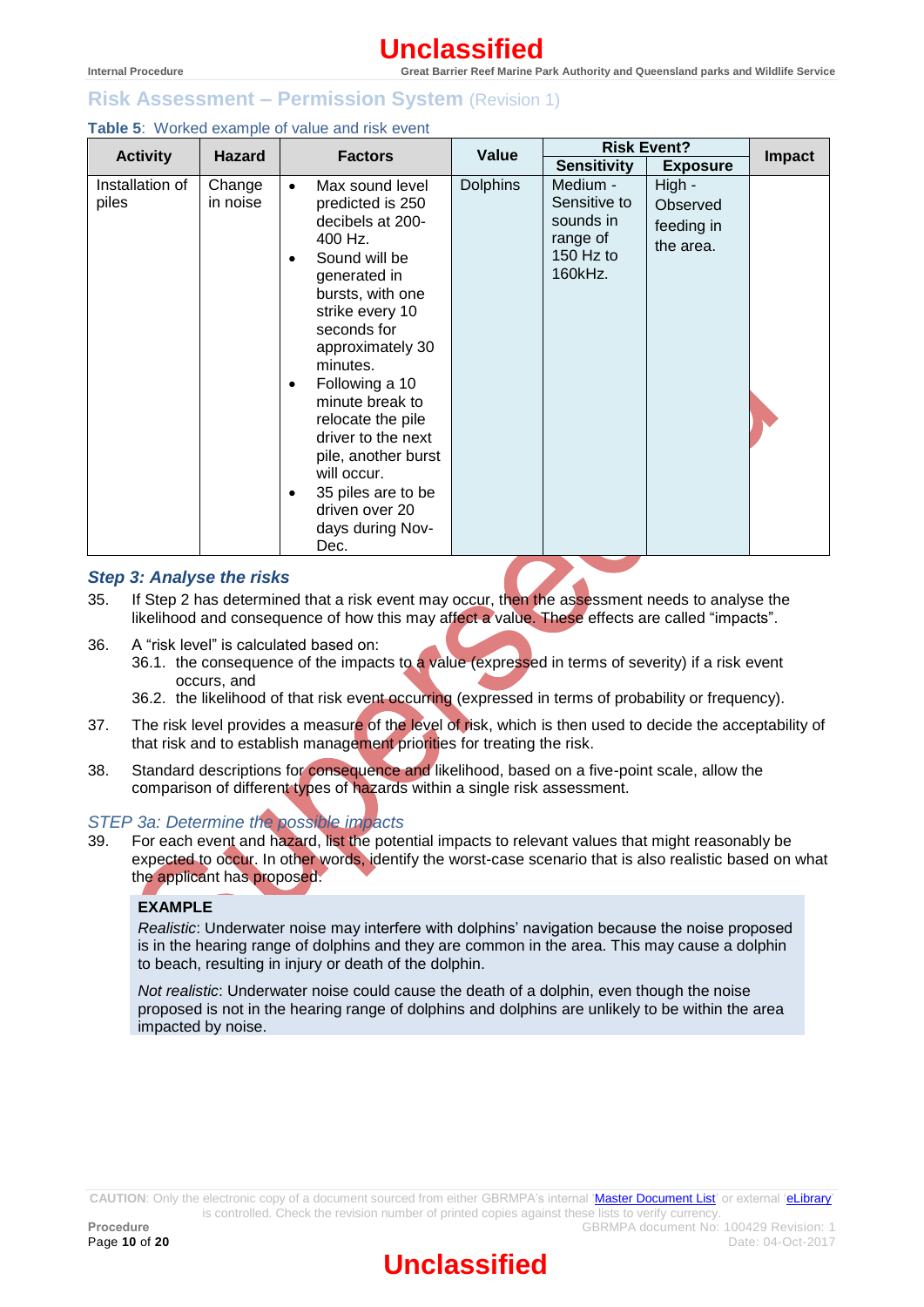## **Risk Assessment – Permission System** (Revision 1)

40. Impacts are distinct effects on some aspect of a value. They are different from consequences (which are considered in the next step); a consequence is the overall outcome on the condition or trend of the value. For plants and animals, the easiest way to differentiate between 'impacts' and 'consequences' is that impacts may affect a single individual, while consequences affect an entire population.

## **EXAMPLE**

Impact = individual dolphin avoids an important feeding location, spending less time feeding and therefore having less energy for reproduction.

Consequence = dolphin population declines.

41. Consider the full range of values that might be impacted.

### **EXAMPLE**

Death of a dolphin may impact not only on the biodiversity value of dolphins, but also on social or Traditional owner heritage values associated with dolphins

42. Where quantitative information is available, this should be used to more accurately identify the potential impacts. See an example in [Table 6](#page-10-0) below.

|                          | <b>Hazard</b>      | Value<br><b>Factors</b>                                                                                                                                                                                                                                                                                                                                                                                            |                 | <b>Risk Event?</b>                                                              |                                               |                        |                                                                                                                                                                                                                                                                                                                                                                                |
|--------------------------|--------------------|--------------------------------------------------------------------------------------------------------------------------------------------------------------------------------------------------------------------------------------------------------------------------------------------------------------------------------------------------------------------------------------------------------------------|-----------------|---------------------------------------------------------------------------------|-----------------------------------------------|------------------------|--------------------------------------------------------------------------------------------------------------------------------------------------------------------------------------------------------------------------------------------------------------------------------------------------------------------------------------------------------------------------------|
| <b>Activity</b>          |                    |                                                                                                                                                                                                                                                                                                                                                                                                                    |                 | <b>Sensitivity</b>                                                              | <b>Exposure</b>                               |                        | <b>Impacts</b>                                                                                                                                                                                                                                                                                                                                                                 |
| Installation<br>of piles | Change<br>in noise | Max sound level<br>$\bullet$<br>predicted is 250<br>decibels at 200-<br>400 Hz.<br>Sound will be<br>٠<br>generated in<br>bursts, with one<br>strike every 10<br>seconds for<br>approximately 30<br>minutes.<br>Following a 10<br>$\bullet$<br>minute break to<br>relocate the pile<br>driver to the next<br>pile, another<br>burst will occur.<br>35 piles are to be<br>driven over 20<br>days during Nov-<br>Dec. | <b>Dolphins</b> | Medium -<br>Sensitive<br>to sounds<br>in range of<br>$100$ to<br>160,000<br>Hz. | High -<br>Observed<br>in the area<br>resting. | $\bullet$<br>$\bullet$ | A resident pod of 8<br>snubfin dolphins avoid<br>the area for duration of<br>works.<br>Because the area is<br>important for feeding,<br>this results in short-term<br>reduction in health for<br>these 8 snubfin<br>dolphins.<br>If other cumulative<br>pressures exist, this<br>reduction in health may<br>result in death or<br>delayed reproduction of<br>up to 8 dolphins. |

#### <span id="page-10-0"></span>**Table 6**: Worked example of impacts

*STEP 3b: Determine the severity of consequences*

- 43. This step moves from impacts on an aspect of a value to considering the consequence that is, the overall outcome on the condition or trend of the value.
- 44. [Table 7](#page-12-0) provides a standardised description of consequences for different general categories of values. These generic descriptions may be supplemented with:
	- 44.1. [Value assessment guidelines,](http://www.gbrmpa.gov.au/zoning-permits-and-plans/permits/improving-permissions/consultation-documents) which provide consequence tables unique to specific values.
	- 44.2. Expert advice may be used to develop a consequence table for a specific value, where value assessment guidelines are not yet available.
- 45. Carefully consider each value that may experience consequences, and how the severity of these consequences differ depending on the value.

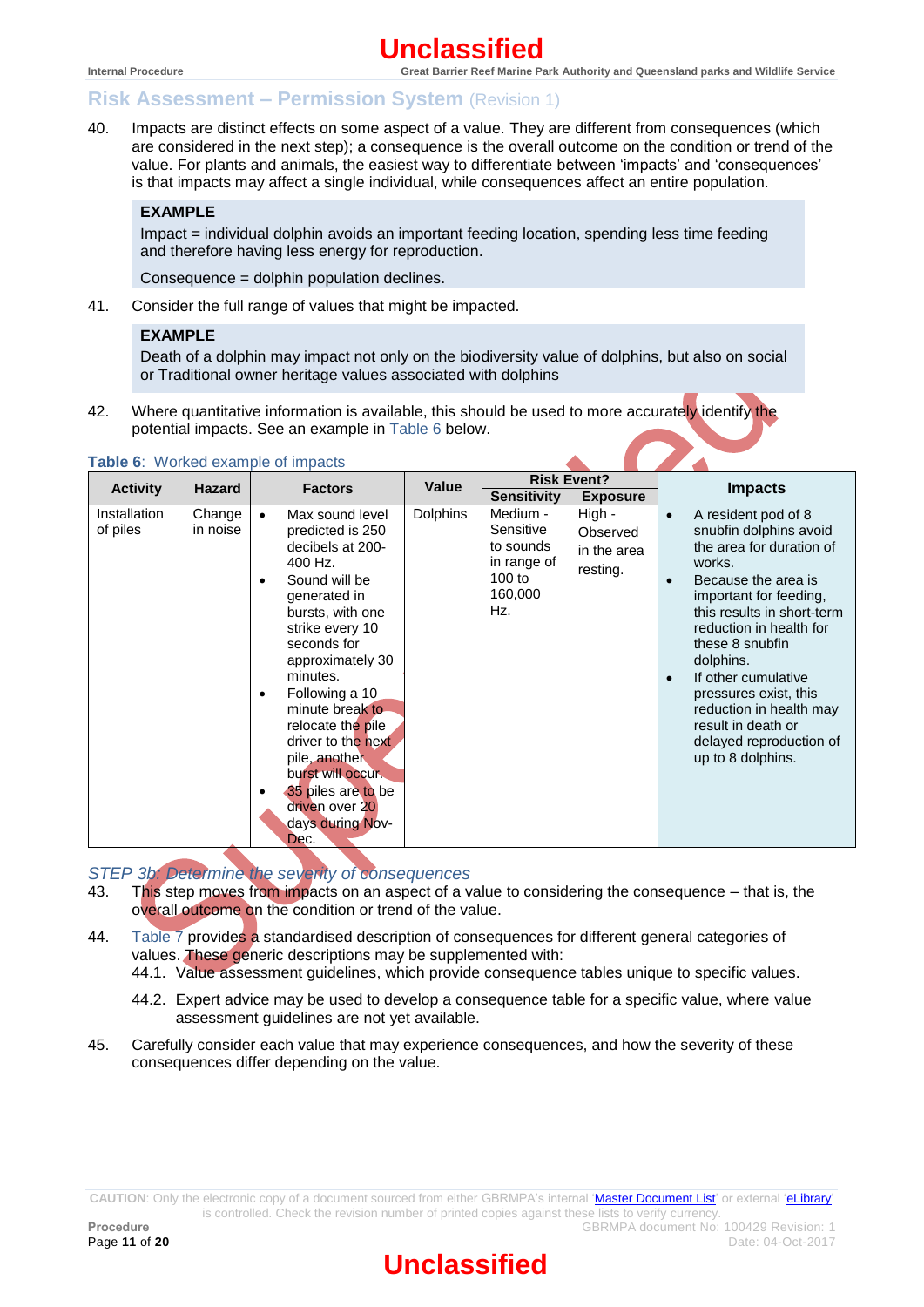## **Risk Assessment – Permission System** (Revision 1)

#### **EXAMPLE**

If the impact is loss of a single dolphin:

- If the dolphin is from a population that is stable and not experiencing other pressures, then the loss of a single dolphin may have a minor consequence to the overall value of 'dolphins'.
- If that single dolphin is a long-term resident known and loved by the local community, then its loss may have a moderate consequence to the social value of 'personal connection'.
- If that dolphin species is a totem for the local Indigenous group, and the single dolphin lost is a particularly old or valued individual, then its loss may have a major consequence to the Traditional owner heritage value of 'stories, songlines and totems'.
- 46. Consider at what scale the consequence may occur:
	- (a) Local scale  $-$  A single bay, reef or island; generally an area less than 100 square kilometres.
	- (b) Regional scale A Natural Resource Management region.
	- (c) Widespread scale Overall condition of the value across multiple regions or across the entire Marine Parks; generally, affecting 50 per cent or more of the value's extent.
- 47. Consider the vulnerability of the value, or of sub-groups within that value. If there are populations, groups or individuals that are particularly vulnerable to a certain impact, the consequence level will typically be higher.

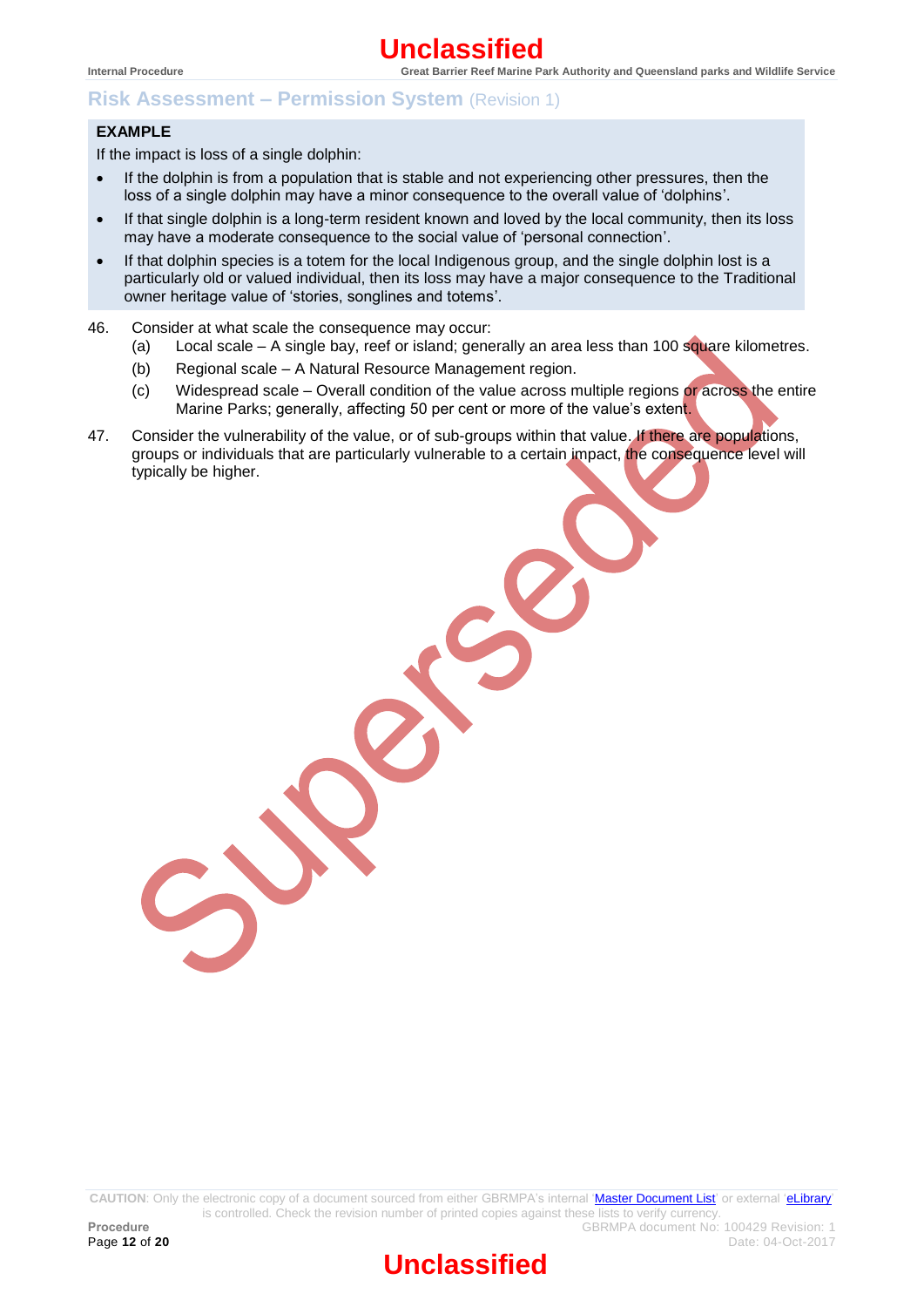| <b>Severity</b>                                                                                                                                                                                                                                                                                                                            | <b>Biodiversity values</b>                                                                                                                                                                                                                                                                                                                                                         | <b>Historic heritage values</b>                                                                                                                                                                                                                                                                                                                                                 | <b>Social values</b>                                                                                                                                                                                                                                                                                                                                                                                              | <b>Traditional Owner heritage</b><br>values                                                                                                                                                                                                                                                                                                                                                                                                                              |
|--------------------------------------------------------------------------------------------------------------------------------------------------------------------------------------------------------------------------------------------------------------------------------------------------------------------------------------------|------------------------------------------------------------------------------------------------------------------------------------------------------------------------------------------------------------------------------------------------------------------------------------------------------------------------------------------------------------------------------------|---------------------------------------------------------------------------------------------------------------------------------------------------------------------------------------------------------------------------------------------------------------------------------------------------------------------------------------------------------------------------------|-------------------------------------------------------------------------------------------------------------------------------------------------------------------------------------------------------------------------------------------------------------------------------------------------------------------------------------------------------------------------------------------------------------------|--------------------------------------------------------------------------------------------------------------------------------------------------------------------------------------------------------------------------------------------------------------------------------------------------------------------------------------------------------------------------------------------------------------------------------------------------------------------------|
| <b>Positive:</b><br>Sustained positive<br>impact<br>The value is<br>noticeably<br>enhanced or<br>improved by the<br>activity                                                                                                                                                                                                               | All scales: The activity creates a<br>long-term improvement in the<br>condition or trend of the value<br>Example: Restoring damaged<br>habitat                                                                                                                                                                                                                                     | All scales:<br>The activity creates a long-term<br>improvement in the condition or trend of<br>the value<br>Example: Removing modern-day rubbish<br>from a historic shipwreck                                                                                                                                                                                                   | All scales:<br>The activity creates a long-term<br>improvement in the condition or<br>trend of the value<br>Example: New, long-term<br>employment opportunities                                                                                                                                                                                                                                                   | All scales:<br>The activity creates a long-term<br>improvement in the condition or<br>trend of the value<br>Example: Interpretive signage and<br>protective fencing around a<br>significant site                                                                                                                                                                                                                                                                         |
| Negligible:<br>Little to no negative<br>impact on the value<br>Difficult to<br>$\bullet$<br>associate any<br>impacts that are<br>observed to a<br>single activity<br>Within the natural<br>variation and<br>tolerance of the<br>system<br>Temporary short-<br>term positive<br>impact that does<br>not continue once<br>the activity stops | Local scale: Impact is within the<br>natural variation and tolerance of<br>the system. Recovery <5 years.<br>Regional and widespread scales:<br>No impact at the population or<br>sub-population level, or impact is<br>not discernible or not clearly<br>linked to the activity.<br>Example: Collection of 20<br>parrotfish each from 5 different<br>reefs for research purposes. | Local scale: Impact is reversible and does<br>not detract from the overall heritage value.<br>Recovery <5 years.<br>Regional and widespread scales: No<br>impact, or impact is not discernible or not<br>clearly linked to the activity.<br>Example: Picking up an artefact to<br>photograph or measure it for research,<br>then replacing it in the same location.             | Local scale: Impact is confined to a<br>small area or interest group that is<br>not vulnerable. Impact is reversible<br>with recovery <5 years.<br>Regional and widespread scales:<br>No impact, or impact is not<br>discernible or not clearly linked to<br>the activity.<br>Example: Temporary closure of a<br>boat ramp during repair works at a<br>time when another nearby ramp can<br>meet community needs. | Local scale: Impact is reversible<br>and does not detract from the<br>overall heritage value. Recovery<br><5 years.<br>Regional and widespread scales:<br>No impact, or impact is not<br>discernible or not clearly linked to<br>the activity.<br>Example: Temporary loss of<br>access to a fishing site during 3<br>months of construction, but other<br>sites are able to meet community<br>needs. Once construction finishes,<br>full access to the site is restored. |
| Minor:<br>Temporary, short-<br>term negative<br>impact on value<br>Changes can be<br>reversed                                                                                                                                                                                                                                              | Local scale: Short-term (<5 years)<br>impact to a site or population<br>which is not sensitive or unique.<br>With minimal human intervention,<br>the value reverts within 10 years<br>to its pre-disturbance state.<br>Regional scale: Temporary (<6<br>months) impact. With minimal                                                                                               | <b>Local scale:</b> Damage to <5% of a site, or any<br>damage at all to a sensitive or unique site.<br>The removal of $<1\%$ of the concreting layer.<br>Some destructive sampling that does not<br>impact the overall stability of the site and is<br>deemed to significantly enhance<br>understanding or appreciation. Intangible<br>aspects (such as public appreciation and | Local scale: Temporary (<6 months)<br>decline in benefits for less than 10%<br>of a single community or<br>stakeholder group. The affected<br>group is able to cope with this<br>temporary impact, after which social<br>indicators return to pre-disturbance<br>levels within 5 years.                                                                                                                           | All scales: Given the unique and<br>sensitive nature of these values,<br>severity of consequence should<br>be determined in consultation with<br>the Traditional Owners. Generally:<br>Some disruption/damage to a<br>local value, but the impact is<br>short-term and reversible. The<br>community has other opportunities                                                                                                                                              |

<span id="page-12-0"></span>CAUTION: Only the electronic copy of a document sourced from either GBRMPA's internal ['Master Document List'](http://qudos/masterdocumentlist/) or external ['eLibrary'](http://elibrary.gbrmpa.gov.au/jspui/) is controlled. Check the revision number of printed copies against

**Table 7**: Consequence scales

these lists to verify currency. Procedure<br>**Procedure** GBRMPA document No: 100429 Revision: 1<br>Date: 04-Oct-2017

Date: 04-Oct-2017

# **Unclassified**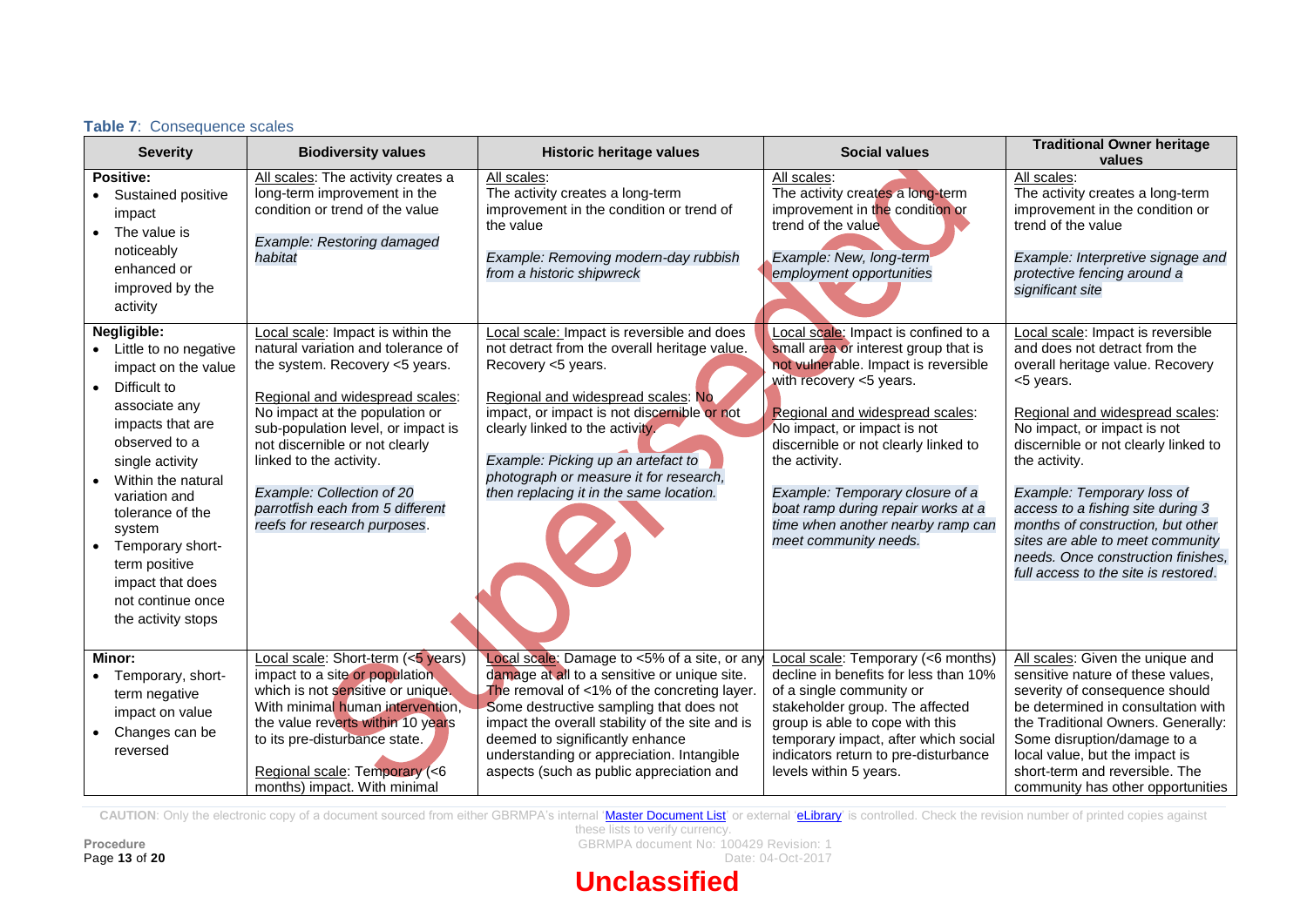# **Unclassified**

# **Risk Assessment – Permission System** (Revision 1)

| <b>Severity</b>                                                                                                                                                                                                         | <b>Biodiversity values</b>                                                                                                                                                                                                                                                                                                                                                                                                                                                                                                                                                                                                                                                                                                                                                                                                                                                                               | <b>Historic heritage values</b>                                                                                                                                                                                                                                                                                                                                                                                                                                                                                                                                                                                                                                                                                                                                    | <b>Social values</b>                                                                                                                                                                                                                                                                                                                                                                                                                                                                                                                                                                                                                                                                                                                                                                                  | <b>Traditional Owner heritage</b><br>values                                                                                                                                                                                                                                                                                                                                                                                                                |
|-------------------------------------------------------------------------------------------------------------------------------------------------------------------------------------------------------------------------|----------------------------------------------------------------------------------------------------------------------------------------------------------------------------------------------------------------------------------------------------------------------------------------------------------------------------------------------------------------------------------------------------------------------------------------------------------------------------------------------------------------------------------------------------------------------------------------------------------------------------------------------------------------------------------------------------------------------------------------------------------------------------------------------------------------------------------------------------------------------------------------------------------|--------------------------------------------------------------------------------------------------------------------------------------------------------------------------------------------------------------------------------------------------------------------------------------------------------------------------------------------------------------------------------------------------------------------------------------------------------------------------------------------------------------------------------------------------------------------------------------------------------------------------------------------------------------------------------------------------------------------------------------------------------------------|-------------------------------------------------------------------------------------------------------------------------------------------------------------------------------------------------------------------------------------------------------------------------------------------------------------------------------------------------------------------------------------------------------------------------------------------------------------------------------------------------------------------------------------------------------------------------------------------------------------------------------------------------------------------------------------------------------------------------------------------------------------------------------------------------------|------------------------------------------------------------------------------------------------------------------------------------------------------------------------------------------------------------------------------------------------------------------------------------------------------------------------------------------------------------------------------------------------------------------------------------------------------------|
| Recovery time of 0-<br>5 years can be<br>expected<br>Moderate:<br>Temporary,<br>medium- to long-<br>term negative<br>impact on value<br>Changes can be<br>reversed<br>Recovery time of<br>5-10 years can be<br>expected | human intervention, the value<br>reverts within 5 years to its pre-<br>disturbance state.<br>Widespread scale: No discernible<br>impact at the population level. No<br>sensitive or unique<br>sites/populations are damaged or<br>modified, even temporarily.<br>Local scale: Long-term (>5 years)<br>impact to the value. With human<br>intervention, the value can be<br>rehabilitated within 10 years to its<br>pre-disturbance state.<br>Regional scale: Short-term (<5<br>years) impact to a site or<br>population which is not sensitive<br>or unique. With minimal human<br>intervention, the value reverts<br>within 10 years to its pre-<br>disturbance state.<br>Widespread scale:<br>Temporary (<6 months) impacts at<br>a population level, or to a<br>sensitive or unique site or<br>population. With minimal human<br>intervention, the value reverts<br>within 5 years to pre-disturbance | enjoyment) are temporarily impacted for less<br>than 6 months, with no lasting impact.<br>Regional or widespread scale: Similar<br>impacts, but to more than one site or to a<br>particularly sensitive or unique site.<br>Local scale: Damage up to 10% of a site.<br>The removal of >1% but less than 5% of<br>the concreting layer of a significant site.<br>Digging or excavating the substrate with<br>hand tools to locate artefacts. Intangible<br>aspects are impacted in the short term (6<br>months to 2 years).<br>Regional or widespread scale: Similar<br>impacts, but to multiple sites. Damage to<br>up to 5% of a sensitive or unique site, but<br>damage can be repaired or does not affect<br>the structural integrity or stability of the site. | Regional or widespread scale: No<br>noticeable impacts beyond a local<br>area.<br>Local scale: Noticeable decline in<br>benefits for 10-30% of a single<br>community or stakeholder group.<br>The community is able to<br>compensate for or recover from<br>these impacts within 10 years,<br>though this will require some effort<br>and resources.<br>Regional or widespread scale:<br>Temporary (<6 months) decline in<br>benefits for a single vulnerable<br>stakeholder group and/or for<br>stakeholders at multiple locations,<br>which overall affect less than 10%<br>of all GBR stakeholders. Affected<br>groups are able to cope with this<br>temporary impact (for example,<br>during construction), after which<br>social indicators return to pre-<br>disturbance levels within 5 years. | or examples to appreciate the<br>value.<br>All scales: Given the unique and<br>sensitive nature of these values,<br>severity of consequence should<br>be determined in consultation with<br>the Traditional Owners. Generally:<br>Significant disruption/damage to a<br>local heritage value which impacts<br>on one Traditional Owner group,<br>but impact is reversible; or minor<br>impacts on multiple values or<br>multiple Traditional Owner groups. |
| Major:                                                                                                                                                                                                                  | state.<br>Local scale: Impact may be                                                                                                                                                                                                                                                                                                                                                                                                                                                                                                                                                                                                                                                                                                                                                                                                                                                                     | Local scale: Damage to 11% to 30% of a                                                                                                                                                                                                                                                                                                                                                                                                                                                                                                                                                                                                                                                                                                                             | Local scale - Noticeable decline in                                                                                                                                                                                                                                                                                                                                                                                                                                                                                                                                                                                                                                                                                                                                                                   | All scales: Given the unique and                                                                                                                                                                                                                                                                                                                                                                                                                           |
| Sustained, long-<br>term negative<br>impact on value<br>Changes might be<br>irreversible,<br>depending on                                                                                                               | irreversible at the most affected<br>site. Site/population not unique or<br>sensitive. At less affected sites,<br>with human intervention, the value<br>can be rehabilitated within 20<br>years to its pre-disturbance state.<br>Regional scale:                                                                                                                                                                                                                                                                                                                                                                                                                                                                                                                                                                                                                                                         | site, with potentially irreparable damage to<br>the main fabric of that site. Damage where<br>human remains are affected. Major<br>excavation with power tools. Intangible<br>aspects are impacted in the medium term<br>(2 years to 10 years). Access to the site is<br>blocked for most people for the life of the                                                                                                                                                                                                                                                                                                                                                                                                                                               | benefits for 30-60% of a single<br>community or stakeholder group.<br>The community may not be able to<br>compensate for or recover from<br>these impacts within 10 years, and<br>major assistance is needed to help<br>the community to transition through<br>the change.                                                                                                                                                                                                                                                                                                                                                                                                                                                                                                                            | sensitive nature of these values,<br>severity of consequence should<br>be determined in consultation with<br>the Traditional Owners.<br>Generally: Disruption/damage to<br>multiple local heritage values; or<br>moderate impacts for multiple<br>Traditional Owner groups.                                                                                                                                                                                |

CAUTION: Only the electronic copy of a document sourced from either GBRMPA's internal ['Master Document List'](http://qudos/masterdocumentlist/) or external ['eLibrary'](http://elibrary.gbrmpa.gov.au/jspui/) is controlled. Check the revision number of printed copies against

these lists to verify currency. **Procedure CBRMPA** document No: 100429 Revision: 1 **Page 14 of 20** Date: 04-Oct-2017

# **Unclassified**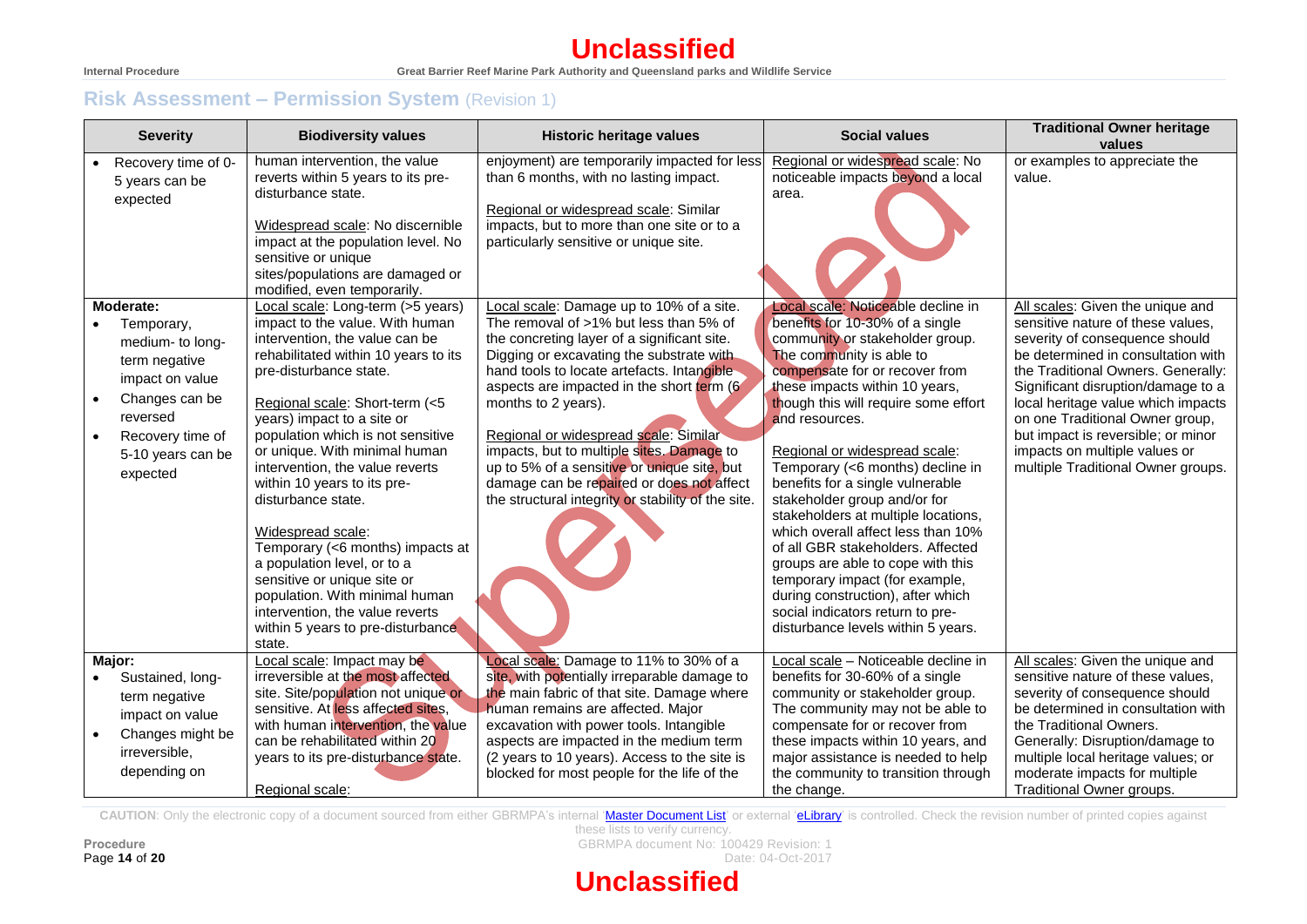# **Unclassified**

#### **Internal Procedure Great Barrier Reef Marine Park Authority and Queensland parks and Wildlife Service**

# **Risk Assessment – Permission System** (Revision 1)

| <b>Severity</b>                                                                                                                                            | <b>Biodiversity values</b>                                                                                                                                                                                                                                                                                                                                                                            | <b>Historic heritage values</b>                                                                                                                                                                                                                                                                                                                                                                                                                                                                                                                                                                                                                                                                                         | <b>Social values</b>                                                                                                                                                                                                                                                                                                                                                                                                                                                                  | <b>Traditional Owner heritage</b><br>values                                                                                                                                                                                                                |
|------------------------------------------------------------------------------------------------------------------------------------------------------------|-------------------------------------------------------------------------------------------------------------------------------------------------------------------------------------------------------------------------------------------------------------------------------------------------------------------------------------------------------------------------------------------------------|-------------------------------------------------------------------------------------------------------------------------------------------------------------------------------------------------------------------------------------------------------------------------------------------------------------------------------------------------------------------------------------------------------------------------------------------------------------------------------------------------------------------------------------------------------------------------------------------------------------------------------------------------------------------------------------------------------------------------|---------------------------------------------------------------------------------------------------------------------------------------------------------------------------------------------------------------------------------------------------------------------------------------------------------------------------------------------------------------------------------------------------------------------------------------------------------------------------------------|------------------------------------------------------------------------------------------------------------------------------------------------------------------------------------------------------------------------------------------------------------|
| other cumulative<br>pressures<br>Recovery time >10<br>years                                                                                                | Long-term (>5 years) impact to<br>the value. With human<br>intervention, the value can be<br>rehabilitated to pre-disturbance<br>state within 20 years.<br>Widespread scale: Short-term (<5<br>years) impact to the GBR<br>population, or to a site/population<br>which is sensitive or unique. With<br>minimal human intervention, the<br>value reverts within 10 years to<br>pre-disturbance state. | activity, but could be reinstated in future if<br>the activity ceases.<br>Regional or widespread scale: Similar<br>impacts, but to multiple sites. Damage to<br>5% to 10% of a sensitive or unique site<br>with some irreparable damage to one<br>aspect of the site's value.                                                                                                                                                                                                                                                                                                                                                                                                                                           | Regional or widespread scale:<br>Noticeable and enduring decline in<br>benefits for a single vulnerable<br>stakeholder group and/or for<br>stakeholders at multiple locations,<br>affecting 10-30% of all GBR<br>stakeholders. The community is<br>able to compensate for or recover<br>from these impacts within 10 years,<br>though this will require some effort<br>and resources.                                                                                                 |                                                                                                                                                                                                                                                            |
| Extreme:<br>Permanent<br>negative impact on<br>value<br>Changes are<br>$\bullet$<br>clearly irreversible<br>and exceed the<br>value's adaptive<br>capacity | All scales: Clear and probably<br>irreversible impact to the value's<br>condition or trend over multiple<br>locations. Recovery period greater<br>than 20 years, even with<br>significant human intervention.<br>Permanent loss of the value is a<br>real possibility.                                                                                                                                | Local scale: Damage to more than 30% of<br>a site, with likely irreversible damage to the<br>structural integrity or stability of the site.<br>Artefacts are damaged or removed or the<br>fabric of the site is broken away and<br>scattered. Intangible aspects are impacted<br>irreversibly (even if the activity ceases, the<br>impacts will continue). The activity may<br>result in access being permanently blocked<br>for most people (even after the activity<br>ceases).<br>Regional or widespread scale: Similar<br>impacts, but to multiple sites. Damage to<br>more than 10% of a significant site, with<br>potentially <i>irreversible</i> damage to the<br>structural integrity or stability of the site. | Local scale - Permanent reduction<br>in benefits for more than 60% of a<br>single community or stakeholder<br>group.<br>Regional or widespread scale: The<br>activity causes a noticeable decline<br>in social value for multiple<br>vulnerable stakeholder groups<br>and/or for stakeholders at multiple<br>locations, affecting 30-60% of all<br>GBR stakeholders. Recovery from<br>these impacts within 20 years,<br>though this will require significant<br>effort and resources. | All scales: Given the unique and<br>sensitive nature of these values,<br>severity of consequence should<br>be determined in consultation with<br>the Traditional Owners.<br>Generally: Irreversible loss of a<br>value for any Traditional Owner<br>group. |



CAUTION: Only the electronic copy of a document sourced from either GBRMPA's internal ['Master Document List'](http://qudos/masterdocumentlist/) or external ['eLibrary'](http://elibrary.gbrmpa.gov.au/jspui/) is controlled. Check the revision number of printed copies against

these lists to verify currency. **Procedure CONSERVING ACCOUNT ACCOUNT ACCOUNT ACCOUNT ACCOUNT ACCOUNT ACCOUNT ACCOUNT ACCOUNT ACCOUNT ACCOUNT ACCOUNT ACCOUNT ACCOUNT ACCOUNT ACCOUNT ACCOUNT ACCOUNT ACCOUNT ACCOUNT ACCOUNT ACCOUNT ACCOUNT ACCOUNT ACCOUN Page 15 of 20** Date: 04-Oct-2017

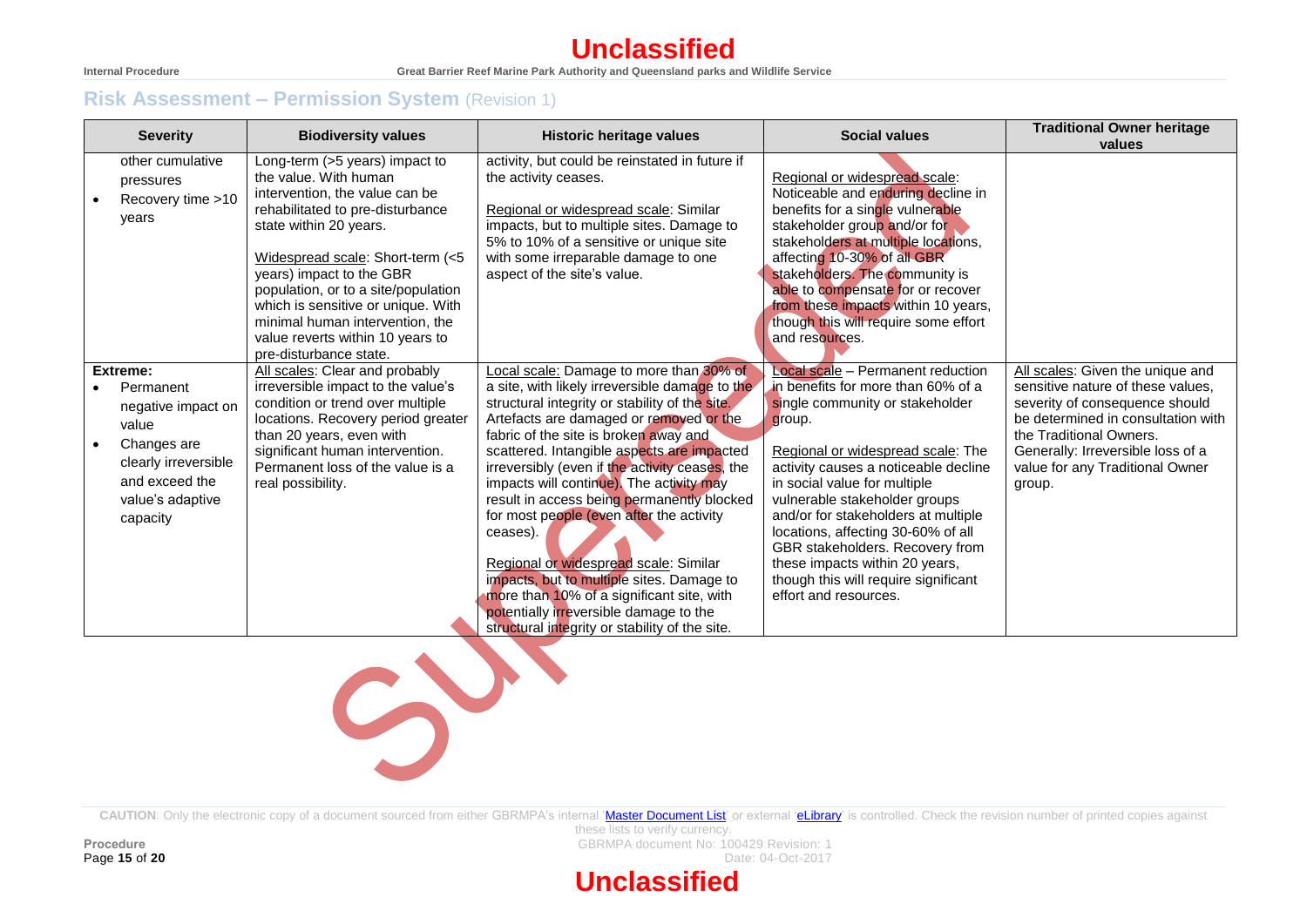#### *Step 3c: Determining likelihood level*

- 48. Use [Table 8](#page-15-0) to identify the likelihood of each event, either as a frequency or probability.
	- 48.1. Frequency is best suited when the risk event's occurrence or recurrence can be predicted scientifically with reasonable confidence.

#### **EXAMPLE**

A facility having a design standard to withstand a 1-in-50-year flood or cyclone, being exposed to such an event following installation.

48.2. Probability is more commonly used in permission assessments, as it expresses the chance of a risk event happening.

#### **EXAMPLE**

The event "fuel spill" might be expected to have a 30% chance of occurring. Probability should take into consideration any steps the applicant has proposed to reduce the likelihood of the incident happening (but not steps to reduce the impact should it happen).

48.3. If both a frequency and a probability can be chosen for the event, then use the one with the greatest likelihood when determining risk.

<span id="page-15-0"></span>**Table 8**: Likelihood scales

| Likelihood         | Rare                     | <b>Unlikely</b> | <b>Possible</b>      | <b>Likely</b>  | <b>Almost certain</b> |  |
|--------------------|--------------------------|-----------------|----------------------|----------------|-----------------------|--|
| <b>Frequency</b>   | Not expected             | Not expected    | Not annual.          | <b>Not</b>     | At least              |  |
|                    | in the next 50           | in a 10-year    | but expected         | continuous.    | several times         |  |
|                    | years.                   | period, but     | within a ten-        | but at least   | in a year.            |  |
|                    |                          | expected in a   | year period.         | one or more    |                       |  |
|                    |                          | 30-year period. |                      | times in a     |                       |  |
|                    |                          |                 |                      | year.          |                       |  |
| <b>Probability</b> | <b>Between</b>           | <b>Between</b>  | <b>Between</b>       | <b>Between</b> | <b>Between</b>        |  |
|                    | greater than 0           | greater than 5  | greater than         | greater than   | greater than          |  |
|                    | and 30%<br>and 5% chance |                 | 30 and 70%           | 70 and 95%     | 95 and less           |  |
|                    | of occurring.            | chance of       |                      | chance of      | than $100%$           |  |
|                    | May occur in             | occurring.      | occurring.           | occurring. Is  | chance of             |  |
|                    | exceptional              | Might occur     | Could occur,         | expected to    | occurring. Will       |  |
|                    | circumstances.           | sometime but    | capable of<br>occur. |                | almost                |  |
|                    |                          | not expected.   | happening.           |                | certainly occur.      |  |

#### *Step 3d: Assessing risk level*

49. Having determined the likelihood and consequence, [Table 9](#page-15-1) is used to determine the risk level. Table 9 provides a uniform, single method of grading risks against each other in order to determine a priority order for dealing with the risks identified and deciding whether further mitigation or monitoring is required.

<span id="page-15-1"></span>

|  |  | Table 9: Risk matrix for determining risk level |  |
|--|--|-------------------------------------------------|--|
|  |  |                                                 |  |

|                         | Severity $\rightarrow$ |                  |                  |              |                |  |  |  |
|-------------------------|------------------------|------------------|------------------|--------------|----------------|--|--|--|
| Likelihood $\downarrow$ | <b>Negligible</b>      | <b>Minor</b>     | <b>Moderate</b>  | <b>Major</b> | <b>Extreme</b> |  |  |  |
| <b>Almost certain</b>   | Low 5<br>L.            | <b>Medium 12</b> | High 17          | Very high 22 | Very high 25   |  |  |  |
| <b>Likely</b>           | Low 4<br>L.            | <b>Medium 11</b> | High 16          | High 19      | Very high 24   |  |  |  |
| <b>Possible</b>         | Low <sub>3</sub>       | Low 8            | Medium 13        | High 18      | Very high 23   |  |  |  |
| <b>Unlikely</b>         | Low <sub>2</sub>       | Low 7            | Low 10           | Medium 15    | High 21        |  |  |  |
| Rare                    | Low 1                  | Low 6            | Low <sub>9</sub> | Medium 14    | High 20        |  |  |  |

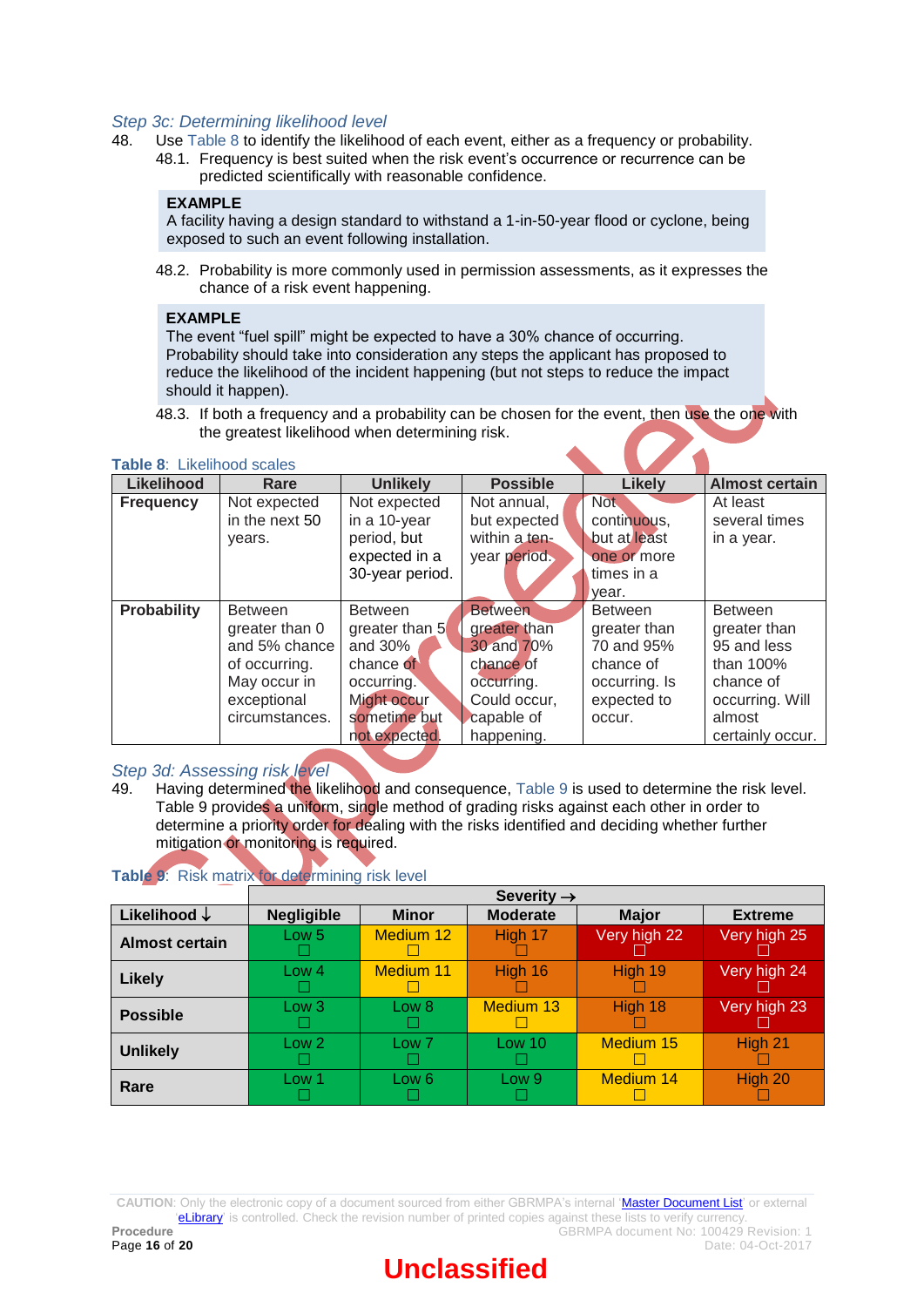## **Risk Assessment – Permission System** (Revision 1)

#### *Step 4: Evaluate the risks*

- 50. This step is about deciding how to respond to risk. The options outlined in [Table 10](#page-16-0) include: 50.1. Accept or tolerate the risk – In the permission system, this generally means that permission is granted without any additional conditions placed on the proposal.
	- 50.2. Monitor the risk for now and evaluate again later This option is rarely used within the permission system, as a decision must be made on whether to grant permission and, if so, with what conditions. However, in some cases permission may be granted for a shorter-than-normal period (such as less than a year) specifically to allow risks to be monitored. Following this review, new permission may be granted (with or without conditions to treat the risk) or permission may be refused (if review has determined that the risks are unacceptable).
	- 50.3. Avoid the risk In the permission system, this generally means that permission is refused. In some cases, the overall permission may be granted but specific activities may be refused; for example, permission may be granted to conduct a tourism program but without the activity of swimming-with-whales.

## <span id="page-16-0"></span>**Table 10**: Risk evaluation in the permission system

| <b>Risk Level</b> | Risk evaluation in the permission system                                                                                                                                                                                                                                                                                                                                                                   |
|-------------------|------------------------------------------------------------------------------------------------------------------------------------------------------------------------------------------------------------------------------------------------------------------------------------------------------------------------------------------------------------------------------------------------------------|
| Low               | A few low risks may be accepted. However, multiple low risks may require a broad<br>mitigation or monitoring strategy. These risks should be recorded and monitored.                                                                                                                                                                                                                                       |
| <b>Medium</b>     | Medium risks require further mitigation. Consider whether the activity could be done<br>differently (or in a different location) to reduce the risk. Where the applicant does not<br>propose further measures, the managing agencies may place conditions on the<br>permission. Multiple medium risks may be grounds for refusing approval, if suitable<br>mitigation or offset measures cannot be agreed. |
| <b>High</b>       | If uncontrolled, a risk event at this level may have a significant impact on the Marine<br>Parks. High risks require further mitigation and may be grounds for refusing approval.<br>Mitigation measures need to be reliable, well-tested, and have a high likelihood of<br>success. Mitigation and offset measures should be closely monitored.                                                           |
| Very high         | Risk events at this level have the potential to cause irreversible damage to the Marine<br>Parks. Activities with unmitigated risks at this level should be avoided and are likely be<br>refused permission.                                                                                                                                                                                               |

## *Step 5: Treat the risks*

- 51. This step involves deciding what additional avoidance or mitigation measures (also known as treatments) could be implemented to help reduce the risk. Refer to the [Assessment](http://thedock.gbrmpa.gov.au/sites/Projects/P000047/Contracts/Risk%20Assessment%20Framework%20Review/•%09http:/www.gbrmpa.gov.au/__data/assets/pdf_file/0008/248975/Assessment-guidelines.pdf) guidelines for more information on determining possible risk mitigation measures.
- 52. Options for treating risks include the following:
	- 52.1. Reduce the level of the risk by reducing the likelihood and/or the consequences within the permission system, this can be achieved by either the applicant modifying their proposal, or by the managing agencies placing conditions upon the permission (if granted)
	- 52.2. Transfer the risk by shifting the responsibility for a risk to another party -- within the permission system, this typically involves indemnities, insurance, deeds and/or bonds
	- 52.3. Offset the risk Offsets do not reduce the likelihood of an event or the impacts that may occur. However, offsets can counteract consequences to values.

#### **EXAMPLE**

In the dolphin example used throughout this procedure, dolphins avoiding the area during works may impact on commercial tourism activities in the area. An offset may be proposed to counteract this impact by compensating operators for lost income during the construction period.

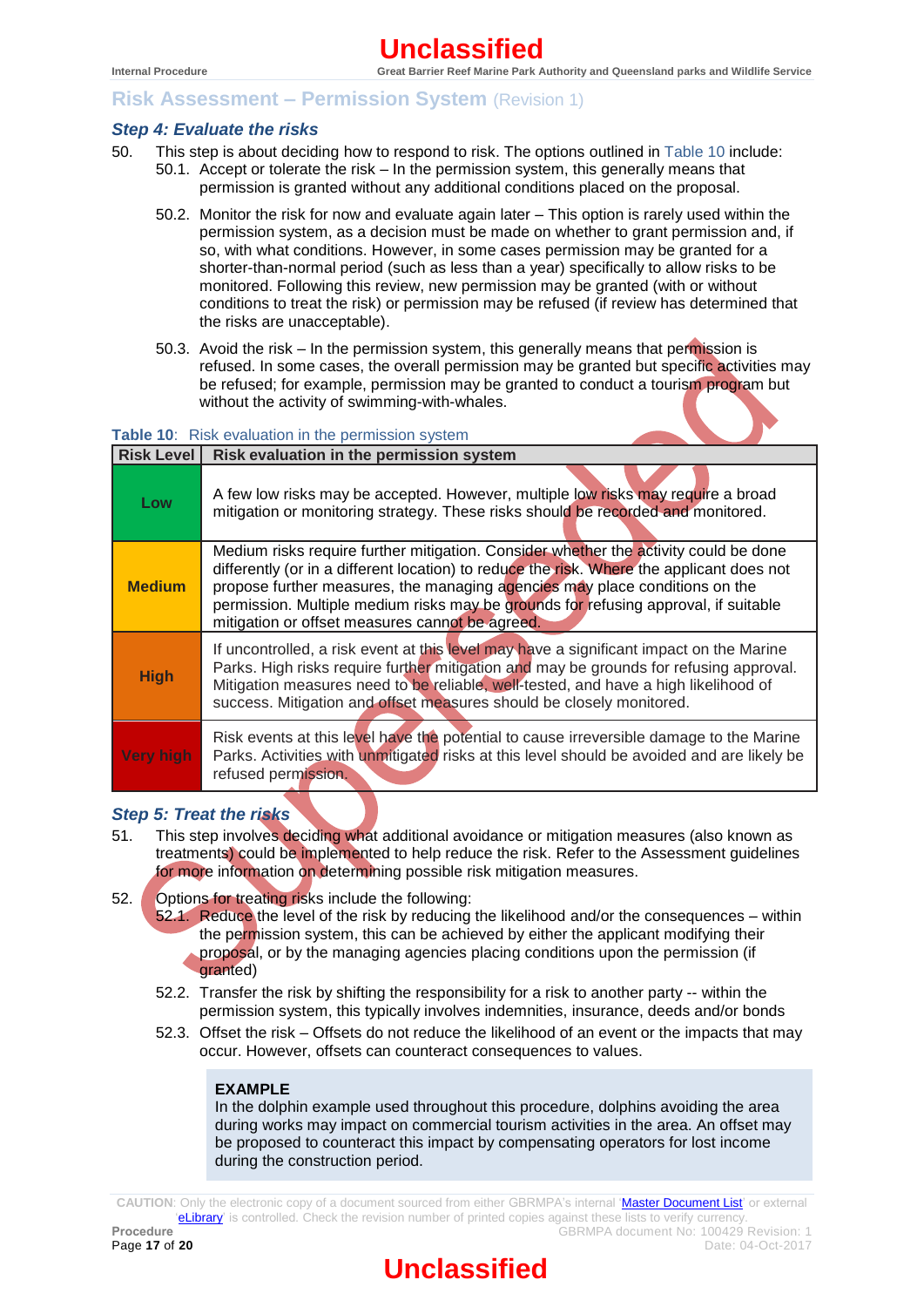- 53. Key questions in treating risks include:
	- 53.1. Who has responsibility for implementing the measure?
	- 53.2. Are the measures feasible What resources are needed (people, money, technical)? Is the risk reduction worth the extra cost?
	- 53.3. How reliable and certain are the proposed mitigation measures? Do they pose any additional risks?
- 54. After further avoidance and mitigation measures are agreed, Step 3 (analyse the risks) should be repeated to re-evaluate the risk given the new measures.
- 55. After avoidance and mitigation measures have been exhausted (either applied to the risk or discarded as not feasible), the final risk level is called the "residual risk". Step 4 should then be repeated to evaluate the residual risks.

#### *Step 6: Implement, monitor and review*

- 56. Monitoring the effectiveness of risk mitigation measures typically occurs during auditing and compliance activities carried out by the managing agencies after permission has been granted.
- 57. In many cases, conditions of permission require the permission holder to monitor and report on the effectiveness of risk mitigation measures, or to submit the results of independent audits.
- 58. Ongoing monitoring and adaptive management can provide an additional layer of risk treatment.

#### *Documenting the risk management process*

- 59. A sufficient level of documentation should be maintained for accountability and to show evidence of the major steps and activities leading to key risk management decisions. The degree of privacy or potential sensitivity of issues should be taken into consideration when deciding how to document the assumptions, methods, information sources and results. In many cases additional information on the medium and high risks will need to be provided.
- 60. It is suggested that at a minimum a summary table is used for documentation of risk management as part of the assessment report. A single hazard assessment example is provided in [Attachment 1.](#page-18-0)

#### **References / related material**

- 1. Department of Finance, Business, Procurement and Asset Management. 2014, *Commonwealth risk management policy*, Commonwealth of Australia, Parkes, ACT.
- 2. International Standards Organisation. 2009, *ISO Guide 73 Risk management - vocabulary*, International Standards Organisation, Switzerland.
- 3. Standards Australia/ Standards New Zealand. 2009, *AS/NZS ISO 31000:2009 Risk Management - Principles and Guidelines*, Standards Australia, Sydney, NSW.
- 4. Standards Australia/ Standards New Zealand. 2013, *SA/SNZ HB 436:2013 Handbook risk management guidelines - Companion to AS/NZS ISO 31000:2009*, Standards Australia Limited/ Standards New Zealand, Sydney, NSW.
- 5. Standards Australia. 2013, *SA/SNZ HB 89:2013 Risk management – Guidelines on risk assessment techniques*, Standards Australia Limited/ Standards New Zealand, Sydney, NSW.

| <b>Document Control Information</b> |                                                                                           |  |  |  |  |  |
|-------------------------------------|-------------------------------------------------------------------------------------------|--|--|--|--|--|
| Approved by:                        | General Manager, Biodiveristy Conservation and Sustainable Use, GBRMPA on 18-Aug-<br>2017 |  |  |  |  |  |
|                                     | Executive Leadership Team, QPWS on 01-Sep-2017                                            |  |  |  |  |  |
| Last reviewed:                      | 18-Aug-2017                                                                               |  |  |  |  |  |
| Next review:                        | 01-Sep-2020                                                                               |  |  |  |  |  |
| Created:                            | 2009                                                                                      |  |  |  |  |  |
|                                     | Document custodian. Director, Environmental Assessment and Protection Section, GBRMPA     |  |  |  |  |  |
| Replaces:                           | <b>GBRMPA's 'EAM Risk Management Framework' (2009 version)</b>                            |  |  |  |  |  |

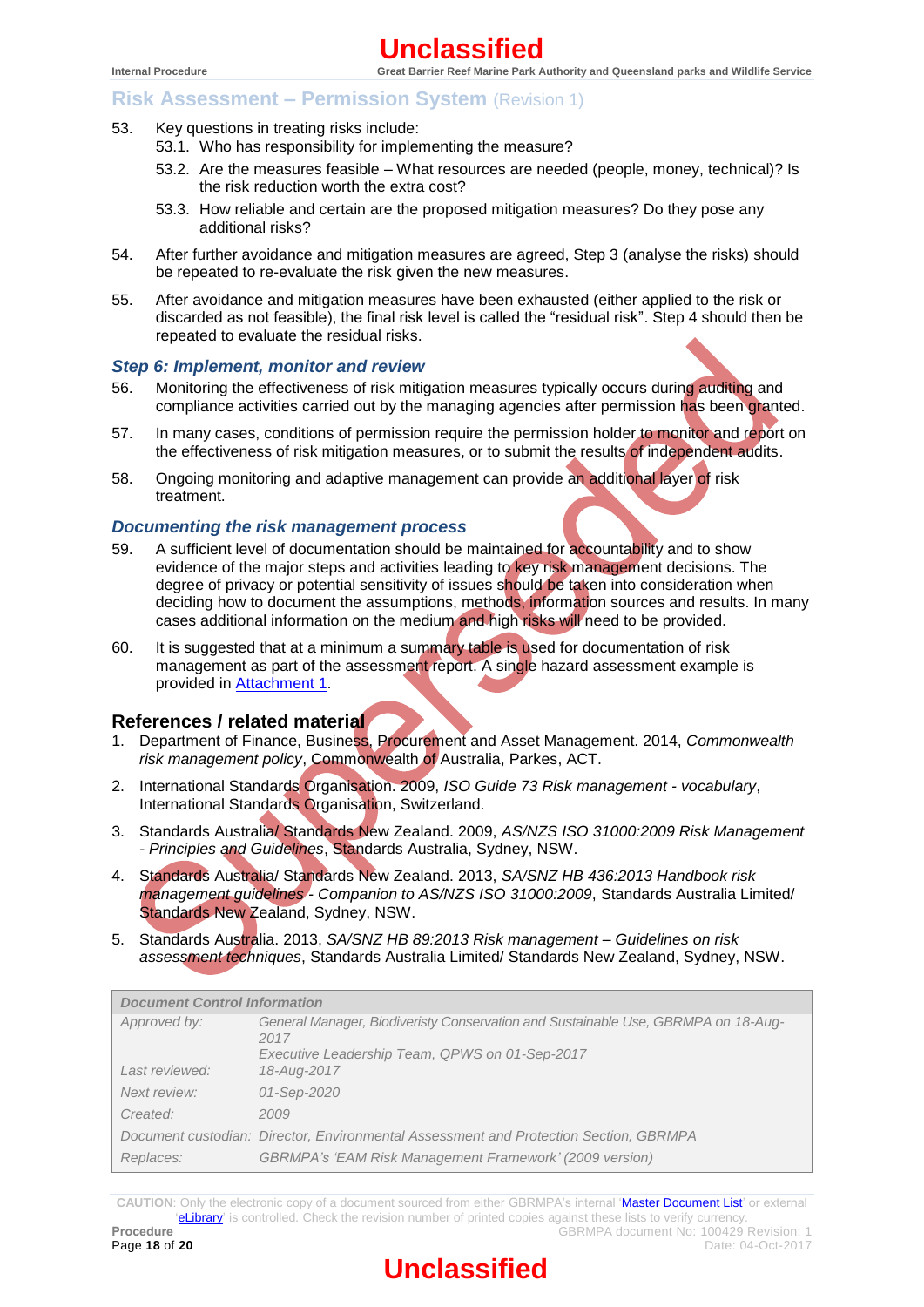# **Attachment 1 – Example documentation for reporting on risk management in the permission system**

#### **Risk Worksheet – Part 1 – Initial risk**

<span id="page-18-0"></span>

|                          |                        |                                                                                                                                                                                                                                                                                                                                                                                                                                                           |          |                                                                          | <b>Risk Event?</b>                            |                                                                                                                                                                                                                                                                              | <b>Proposed</b> | <b>Consequence</b>                                                                                                                                                                                                      | Likelihood                                                                                                                                                                                                                                                                                                                                    | <b>Initial risk</b> |
|--------------------------|------------------------|-----------------------------------------------------------------------------------------------------------------------------------------------------------------------------------------------------------------------------------------------------------------------------------------------------------------------------------------------------------------------------------------------------------------------------------------------------------|----------|--------------------------------------------------------------------------|-----------------------------------------------|------------------------------------------------------------------------------------------------------------------------------------------------------------------------------------------------------------------------------------------------------------------------------|-----------------|-------------------------------------------------------------------------------------------------------------------------------------------------------------------------------------------------------------------------|-----------------------------------------------------------------------------------------------------------------------------------------------------------------------------------------------------------------------------------------------------------------------------------------------------------------------------------------------|---------------------|
| <b>Activity</b>          | <b>Hazard</b>          | <b>Factors</b>                                                                                                                                                                                                                                                                                                                                                                                                                                            | Value    | <b>Sensitivity</b>                                                       | <b>Exposure</b>                               | <b>Impacts</b>                                                                                                                                                                                                                                                               | mitigation      |                                                                                                                                                                                                                         |                                                                                                                                                                                                                                                                                                                                               | level               |
| Installation<br>of piles | Chang<br>e in<br>noise | Max sound<br>$\bullet$<br>level<br>predicted is<br>250 decibels<br>at 200-400<br>Hz.<br>Sound will be<br>$\bullet$<br>generated in<br>bursts, with<br>one strike<br>every 10<br>seconds for<br>approximatel<br>y 30 minutes.<br>Following a<br>$\bullet$<br>10 minute<br>break to<br>relocate the<br>pile driver to<br>the next pile,<br>another burst<br>will occur.<br>35 piles are<br>$\bullet$<br>to be driven<br>over 20 days<br>during Nov-<br>Dec. | Dolphins | Medium -<br>Sensitive<br>to sounds<br>in range of<br>150Hz to<br>160kHz. | High -<br>Observed<br>in the area<br>resting. | A resident pod<br>$\bullet$<br>of 8 snubfin<br>dolphins avoid<br>the area for<br>duration of<br>works.<br>Because the<br>$\bullet$<br>area is<br>important for<br>resting, this<br>results in<br>short-term<br>reduction in<br>health for<br>these 8<br>snubfin<br>dolphins. | None            | Moderate $-$<br>Due to the<br>genetic isolation<br>of snubfin dolphin<br>populations and<br>their relative<br>rarity, even this<br>short-term<br>reduction in<br>health could<br>translate to<br>population<br>decline. | Possible $-$<br>As the proponent<br>has not proposed<br>any measures to<br>reduce the<br>consequence or<br>likelihood of noise<br>disrupting dolphin<br>behaviour, and<br>dolphins are<br>known to rest<br>within the area<br>likely to be<br>impacted by<br>noise, there is<br>estimated to be at<br>least a 60%<br>chance of<br>disruption. | Medium              |
|                          |                        |                                                                                                                                                                                                                                                                                                                                                                                                                                                           |          |                                                                          |                                               |                                                                                                                                                                                                                                                                              |                 |                                                                                                                                                                                                                         |                                                                                                                                                                                                                                                                                                                                               |                     |

CAUTION: Only the electronic copy of a document sourced from either GBRMPA's internal ['Master Document List'](http://qudos/masterdocumentlist/) or external ['eLibrary'](http://elibrary.gbrmpa.gov.au/jspui/) is controlled. Check the revision number of printed copies

against these lists to verify currency. **Procedure**<br>**Page 19 of 20**<br>Date: 04-Oct-2017

Date: 04-Oct-2017